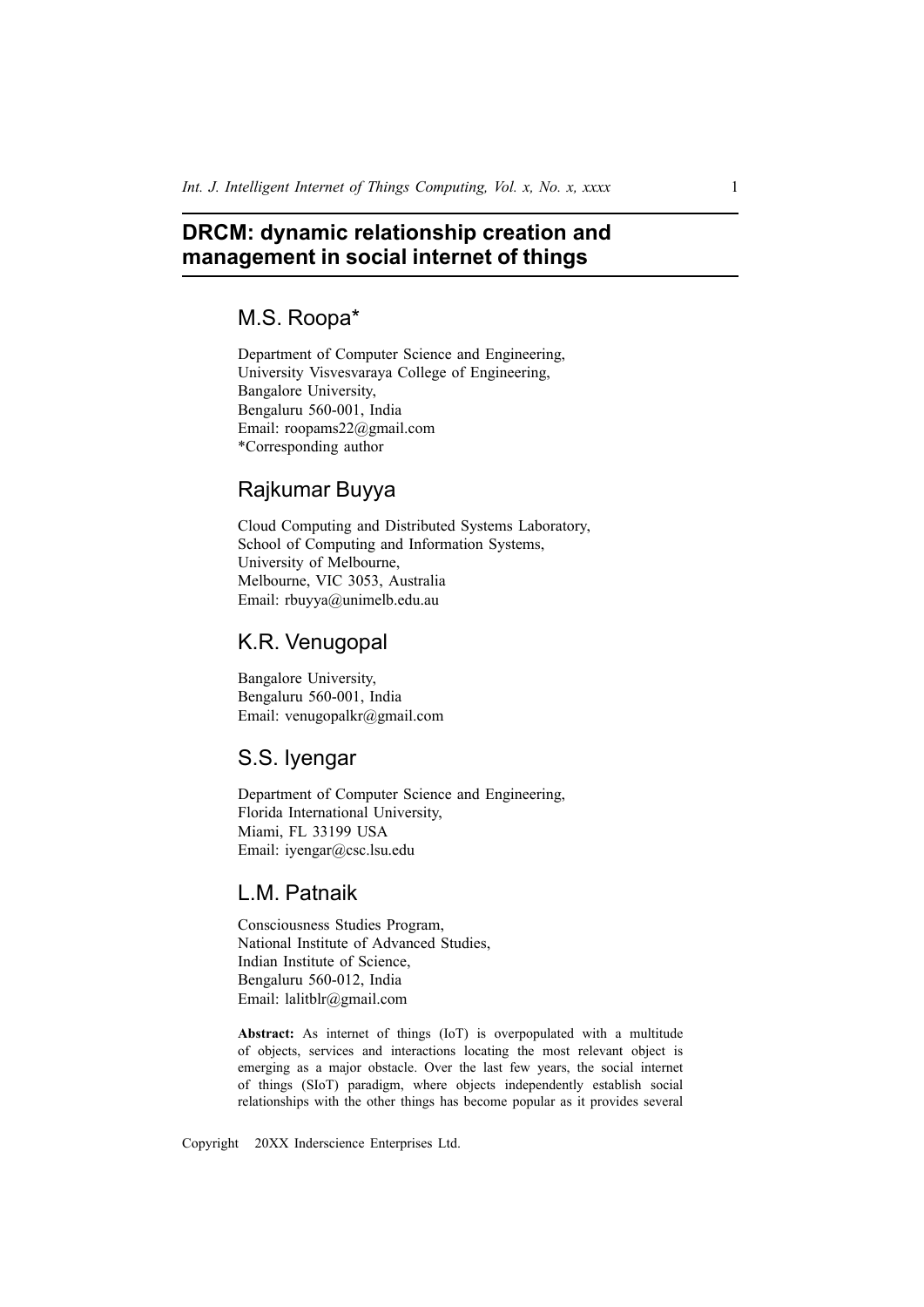new characteristics to carryout reliable discovery approaches. Given a large scale deployment of socially connected objects, finding the shortest path to reach the service provider remains as a fundamental challenge. Most of the existing techniques, search for a specific object or service utilising its *friendship* or *friends of friends* connections. As a result, each object has to manage a large set of friends, thus slowing down the search process. In this paper, we propose similarity based object search mechanism that dynamically creates and manages relationships based on physical location proximity and social context of users in social communities. The result shows enhancement in the proposed method over the existing search techniques FSS, FSASV and LSFGA in terms of local cluster coefficients, the average degree of connections and average path length.

**Keywords:** object discovery; physical and social proximity; relationship creation and management; social internet of things; SIoT.

**Reference** to this paper should be made as follows: Roopa, M.S., Buyya, R., Venugopal, K.R., Iyengar, S.S. and Patnaik, L.M. (xxxx) 'DRCM: dynamic relationship creation and management in social internet of things', *Int. J. Intelligent Internet of Things Computing*, Vol. x, No. x, pp.xxx–xxx.

**Biographical notes:** M.S. Roopa is a Full Time Research Scholar in the Department of Computer Science and Engineering at the University Visvesvaraya College of Engineering, Bangalore University, Bengaluru, India. She received her Master's in Information Technology from Bangalore University, India. Her research interests are in the field of data mining, deep learning, social internet of things, and computer network.

Rajkumar Buyya is a Redmond Barry Distinguished Professor and the Director of the Cloud Computing and Distributed Systems (CLOUDS) Laboratory at the University of Melbourne, Australia. He has authored over 625 publications and seven text books including *Mastering Cloud Computing* published by McGraw Hill, China Machine Press, and Morgan Kaufmann for Indian, Chinese and international markets respectively. He is recognised as a Web of Science Highly Cited Researcher in 2016, 2017 and 2018 by Thomson Reuters, a Fellow of IEEE, and Scopus Researcher of the Year 2017 with Excellence in Innovative Research Award by Elsevier for his outstanding contributions to Cloud Computing.

K.R. Venugopal is currently the Vice Chancellor of the Bangalore University, Bengaluru. He obtained his Bachelor of Engineering from the University Visvesvaraya College of Engineering. He received his Master's in Computer Science and Automation from the Indian Institute of Science, Bangalore. He was awarded PhD in Economics from the Bangalore University and PhD in Computer Science from the Indian Institute of Technology, Madras. He has authored and edited 72 books on Computer Science and Economics, which include Petrodollar and the World Economy, Mastering C++, etc. His research interests include computer networks, wireless sensor networks, parallel and distributed systems. He is a Fellow of IEEE and ACM Distinguished Educator.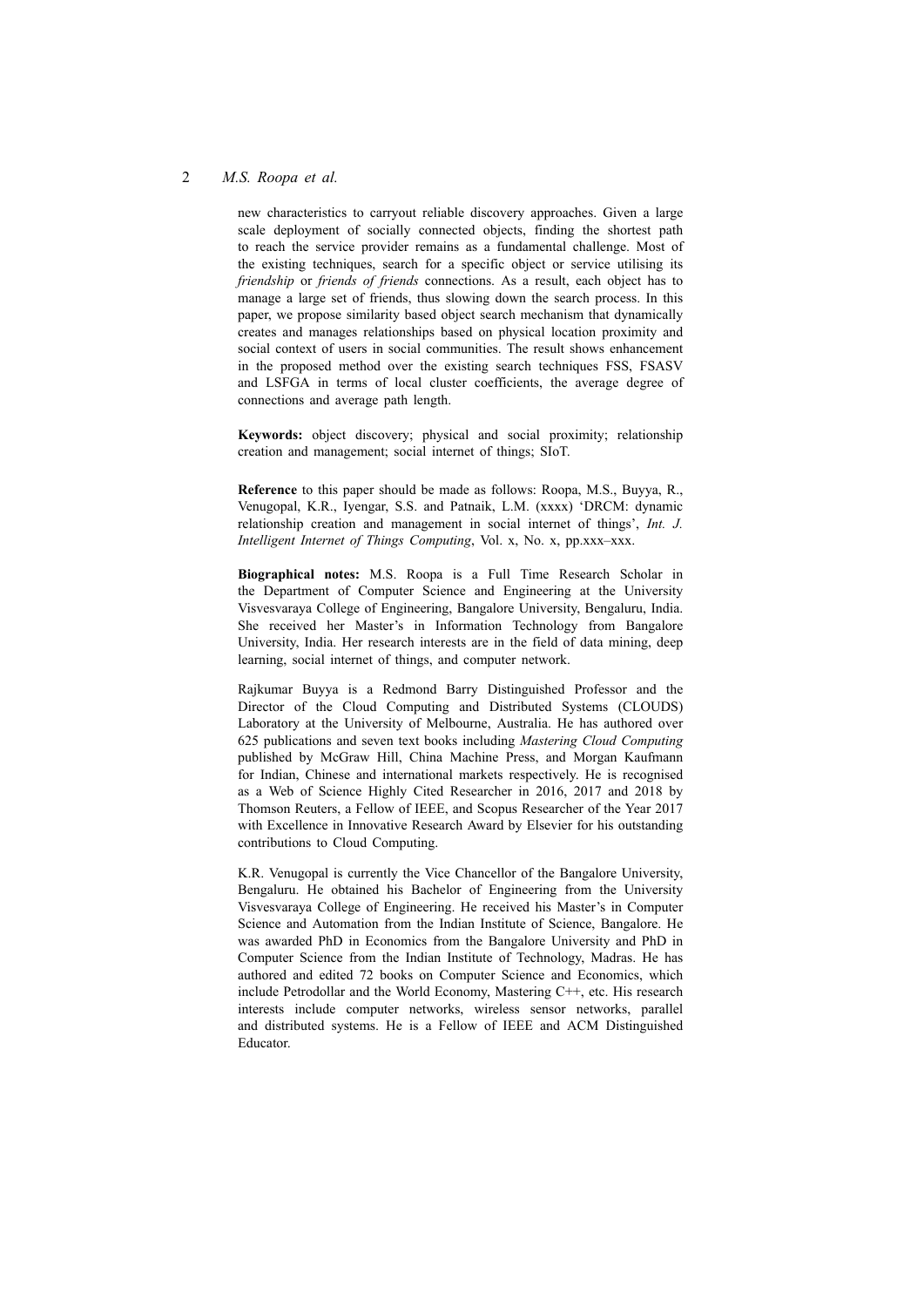S.S. Iyengar is currently a Ryder Professor in the Florida International University, USA. He has been involved with research in High Performance Algorithms, Data Structures, Sensor Fusion and Intelligent Systems, since receiving his PhD in 1974 from MSU, USA. He has published more than 800 research papers and has authored/co-authored 6 books and edited 7 books. His books are published by John Wiley and Sons, CRC Press, Prentice Hall, Springer Verlang, IEEE Computer Society Press, etc. One of his books titled *Introduction to Parallel Algorithms* has been translated to Chinese. He is a Fellow of IEEE and a Fellow of ACM.

L.M. Patnaik is currently a Senior Scientist of the Consciousness Studies Program, National Institute of Advanced Studies, Indian Institute of Science, India. He has over 1,150 research publications. He has received twenty national and international awards: notable among them is the IEEE Technical Achievement Award for his significant contributions to High Performance Computing and Soft Computing. His areas of research interest have been parallel and distributed computing, mobile computing, CAD, soft computing and computational neuroscience. He is a Fellow of all the four leading science and engineering academies in India, Fellow the Academy of Science for the Developing World and a Fellow of IEEE.

This paper is a revised and expanded version of a paper entitled 'SSSSS: search for social similar smart objects in SIoT' presented at Fourteenth International Conference on Information Processing (ICINPRO), Bangalore, India, 21–23 December 2018.

## **1 Introduction**

Internet of things (IoT) has been populated by a multitude of objects that are capable of interacting with heterogeneous objects, and have intensive communication capabilities to provide numerous services. With this, several applications can be built to provide support across different domains like smart cities, smart homes, healthcare, transportation, logistics, aviation, etc. These applications seek objects in the IoT network to offer particular service requested by either human user or objects in the network. Searching for the objects that provide desired service in the IoT network represents a critical issue due to heterogeneous object types, the dynamic topology, and varieties of data generated by objects in large volumes and at different velocities, etc. (Zhang et al., 2011). In this context, Yap et al. (2005) and Ostermaier et al. (2010) recommend a number of techniques for real-time search. Typically, these search engines are centralised and therefore cannot scale effectively with the multitude of objects and the search request. Thus, to handle the scalability issues, social aspects have been applied to the IoT. Integrating social networking principles into IoT has resulted in a novel paradigm called social internet of things (SIoT). In SIoT, objects establish new relationships based on social network properties and the present state of operations to improve the network navigability and thus aid in object discovery (Atzori et al., 2012).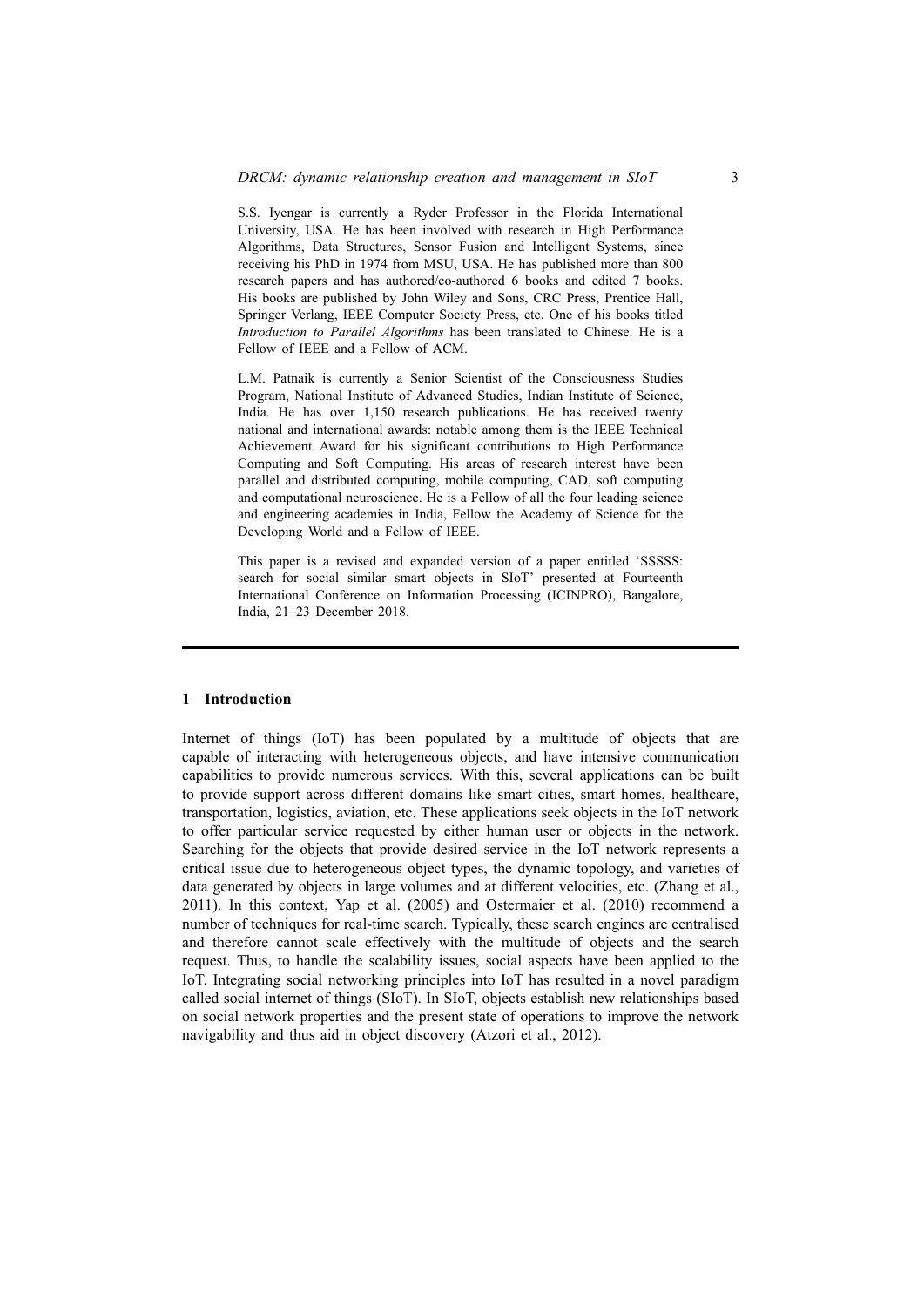**Table 1** Object relationships

| <b>Notation</b> | Relationship type               | Relationship establishment among objects                  |
|-----------------|---------------------------------|-----------------------------------------------------------|
| <b>POR</b>      | Parental object relationship    | Created by the same manufacturer                          |
| <b>CLOR</b>     | Co-location object relationship | Belonging to the same location or surrounding             |
|                 |                                 | area                                                      |
| <b>CWOR</b>     | Co-work object relationship     | Associated to provide service for a common<br>application |
| OOR.            | Ownership object relationship   | Belonging to the same owner                               |
| <b>SOR</b>      | Social object relationship      | Come in contact with each other periodically              |
| <b>STGOR</b>    | Stranger object relationship    | Encountered in the public surroundings or on              |
|                 |                                 | the go                                                    |
| <b>SVOR</b>     | Service object relationship     | Fulfil the service request by coordinating with           |
|                 |                                 | the same service composition                              |
| <b>GSTOR</b>    | Guest object relationship       | Possessed by the users in the guest appearance            |
| <b>SIBOR</b>    | Sibling object relationship     | Belonging to a group of friends or family                 |
|                 |                                 | members                                                   |

Accordingly, every object independently establishes different types of relationships in the SIoT network and uses the created connections to navigate in the network. The relationship can be of varied types such as friendship, community of interest, social contact, ownership, etc. Table 1 defines different types of user-object and object-object relationships depending on the type of the objects involved in a relationship (Roopa et al., 2019). These relationships progress as required in the direction of social structure and improve the object/service discovery in SIoT. SIoT system possesses the following properties and turns out to be a useful paradigm in peer-to-peer (P2P) communications:

- 1 *community of common interest:* the objects belongs to the same community as their owners often share similar interests
- 2 *encounter history:* the objects owned by users with similar interests often meet or encounter one another repeatedly
- 3 *mobility pattern:* the objects owned by users with similar interests often show similarity in their behaviour and movement patterns.

Computing social similarity among objects is quite significant to automate SIoT applications across different domains like smart industries and intelligent transportation (Roopa et al., 2020). For instance, in intelligent transportation system, social interactions exist among smart vehicles and roadside infrastructures to predict and reduce traffic congestion in urban roads. Also, manufacturing devices and assembly lines autonomously collaborate to self-diagnose and repair themselves to orchestrate the complete manufacturing operations in smart industries.

In SIoT, objects with similar characteristics or features exchange solutions among themselves to resolve issues that they experience, and thus social-driven concept improves the service search, selection, and composition. The most significant characteristic of the SIoT paradigm is to build connections between objects without human intervention and navigate inevitably to build more accessible solutions to discovery problems and provide scalability in the same way as seen in the social networks of humans. In the recent past, several research studies have interpreted the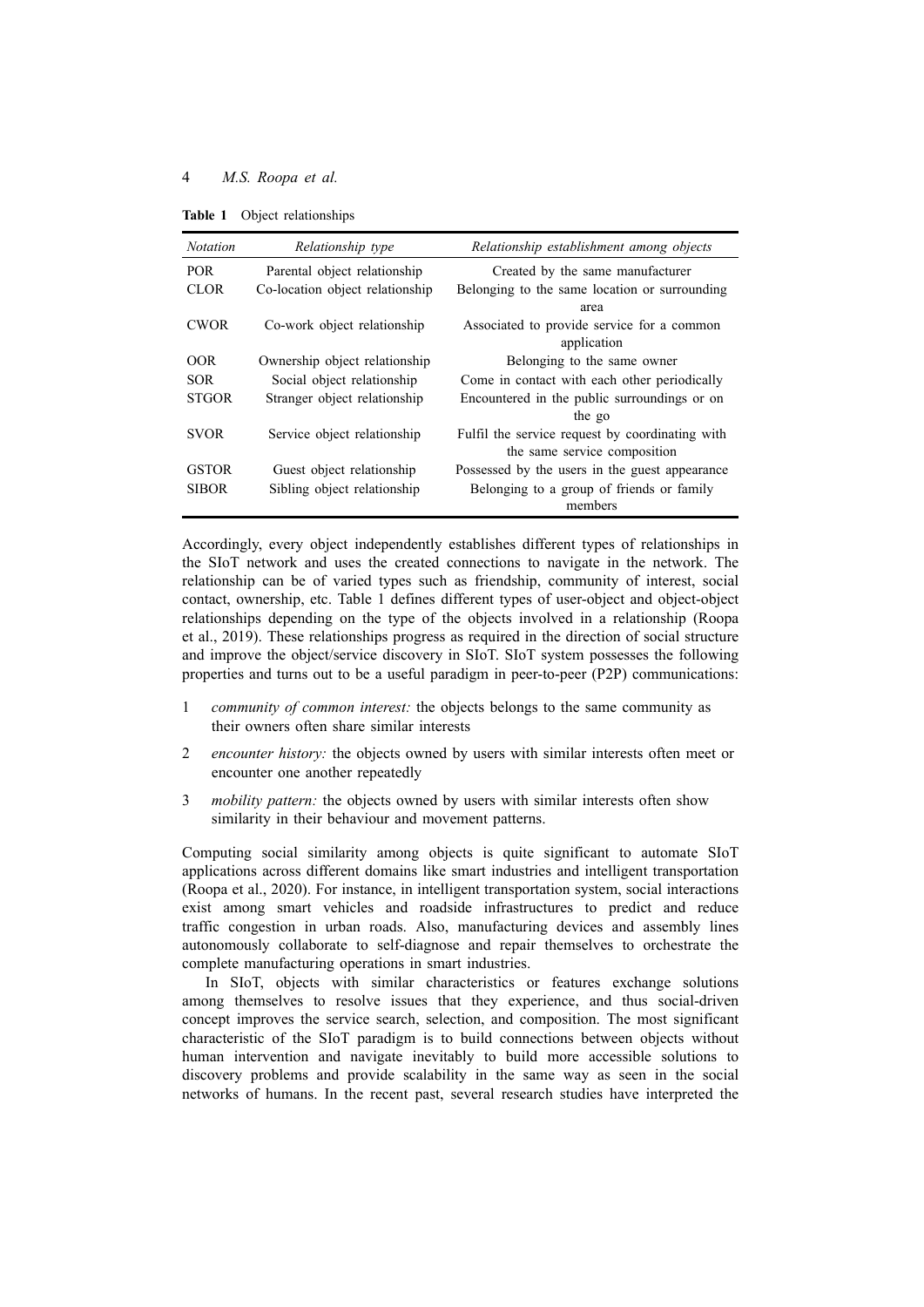feasible strategies that initiate the objects to choose the relevant link to navigate in the overall network (Nitti et al., 2015; Militano et al., 2015). Although our previous study (Roopa et al., 2018) devised an algorithm to search social similar smart objects in SIoT by dynamically creating the relationships, the relationship management among the objects was not considered. However, the literature still lacks a friend selection operation and relationship creation and management technique that analyses the similarity of the objects in physical and social context. We summarise the major obstacles as follows:

- 1 Conventional friendship selection techniques only consider the structural characteristics of the network such as objects degree, social relationship diversity, local clustering coefficient and between centrality, etc. (Mardini et al., 2018; Nitti et al., 2015; Militano et al., 2016). Most of the related research work in SIoT defines the social relationships between objects. Still, it fails to quantify them and deficit to estimate the inferred relations among objects based on the objects encounters, which ultimately produces the friendship similarity values.
- 2 Existing cross-correlation and cosine similarity techniques are inappropriate to measure social similarity strength among objects for the spatiotemporal data (Pham et al., 2011).

To address the above mentioned issues, we propose an efficient friend selection procedure and relationship creation and management technique for a large scale Social IoT by capturing spatiotemporal features of an object. The contributions of the paper are summarised as follows:

- 1 to propose a friend selection procedure and to analyse a strategy for relationship creation and management
- 2 to improve the performance of the SIoT network in terms of average path length, average degree of connections and local clustering coefficient of objects.

The rest of the paper is organised as follows. Section 2 discusses the related works and existing techniques. In Section 3, we explain the background works. Section 4 contains the problem definition with the system model. The performance evaluation of the proposed search mechanism is analysed in Section 5. Finally, concluding remarks are presented in Section 6.

# **2 Related work**

Recent research works carried out to efficiently choose an appropriate friend to create and manage relationships among objects that improves the overall network navigability is presented in this section. We present the state-of-the-art review for friendship selection and management techniques by classifying them into two categories based on structural connectivity and objects similarity.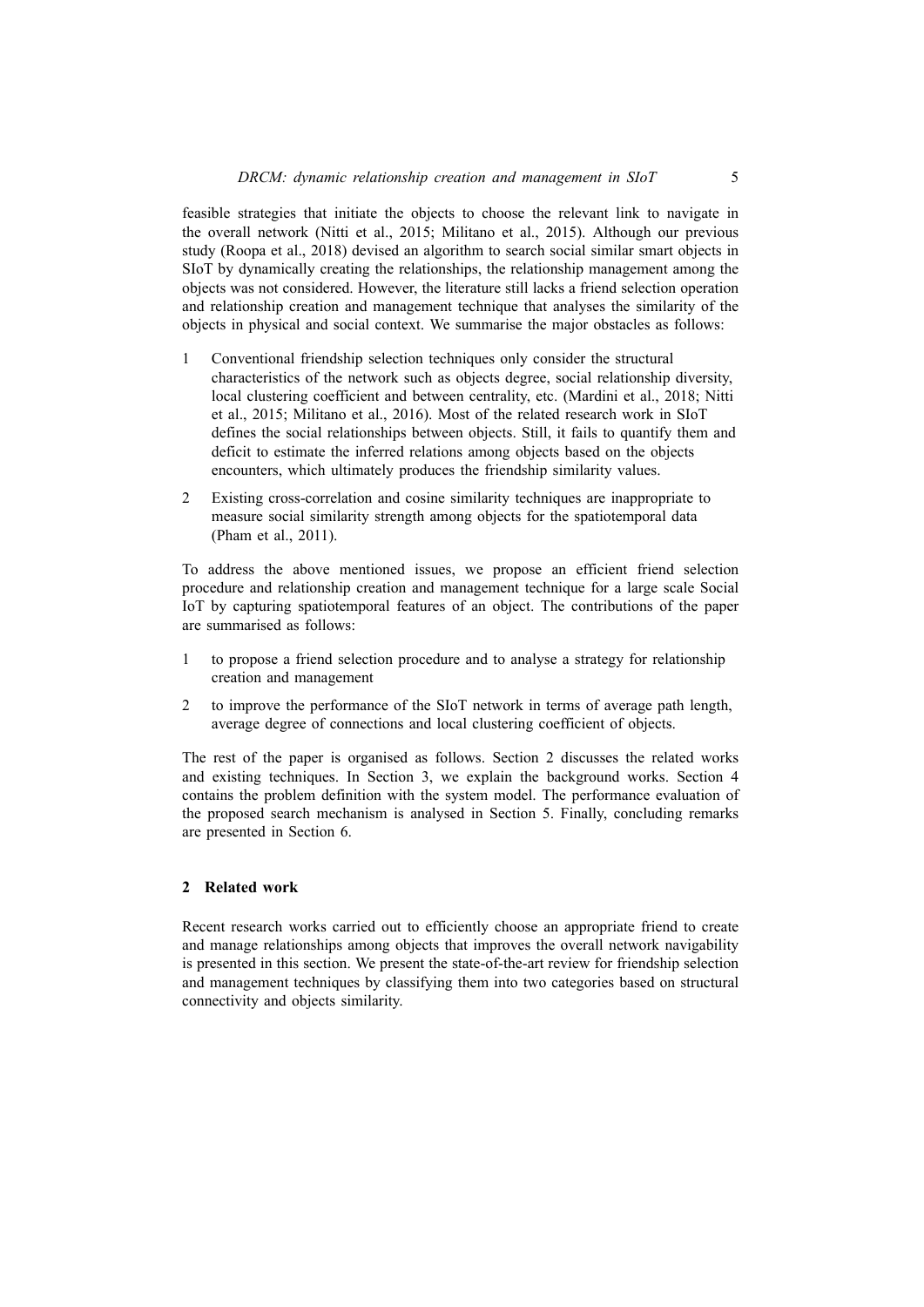# *Research contribution Year of pub. Relationship model Relationship management Structural parameters Dataset Experimental environment* Khamayseh et al. (2019) 2019 Dynamic weight‐based heuristic algorithm Naive Bayes classifier to classify each object into useful and non-useful friend Number of services, number of mutual friends, number of friends, and QoS indicator. Portion of the network with 2k nodes and 2k edges imported from Brightkite, Stanford Location-based Friendship Network Dataset (Leskovec and Krevl, 2014) Gephi visualisation software (Bastian et al., 2009) Amin et al. (2019) 2019 Network of friendship graph Restricted the number of friends by ignoring the old friends or that has fewer connections. Minimum number of mutual friends Small portion of nodes from Brightkite and Facebook (Leskovec and Krevl, 2014) Network X (Hagberg et al., 2008) Mardini et al. (2018) 2018 Genetic algorithm Computation of the fitness value Number of direct friendships and number of common friends First 2k nodes and 2k edges imported from Brightkite, Stanford Location-based Friendship Network Dataset (Leskovec and Krevl, 2014) Gephi visualisation software (Bastian et al., 2009) Militano et al. (2016) 2016 Game theoretic model Approximated Shapley-value computation Friend that offer the maximum marginal contribution First 15k nodes and 60k edges obtained from Brightkite, Stanford Location-based Friendship Network Dataset (Leskovec and Krevl, 2014) MATLAB simulation Nitti et al. (2014) 2015 Social relationship graph Heuristics based on local network properties such as local clustering and neighbourhood degree Number of mutual friends and number of friends 12k nodes and 48k edges confined to Atlanta and Boston Region from Brightkite, Stanford Location-based Friendship Network Dataset (Leskovec and Krevl, 2014) Gephi visualisation software (Bastian et al., 2009)

**Table 2** Evaluation of research publications: structural connectivity-based methods

6 *M.S. Roopa et al.*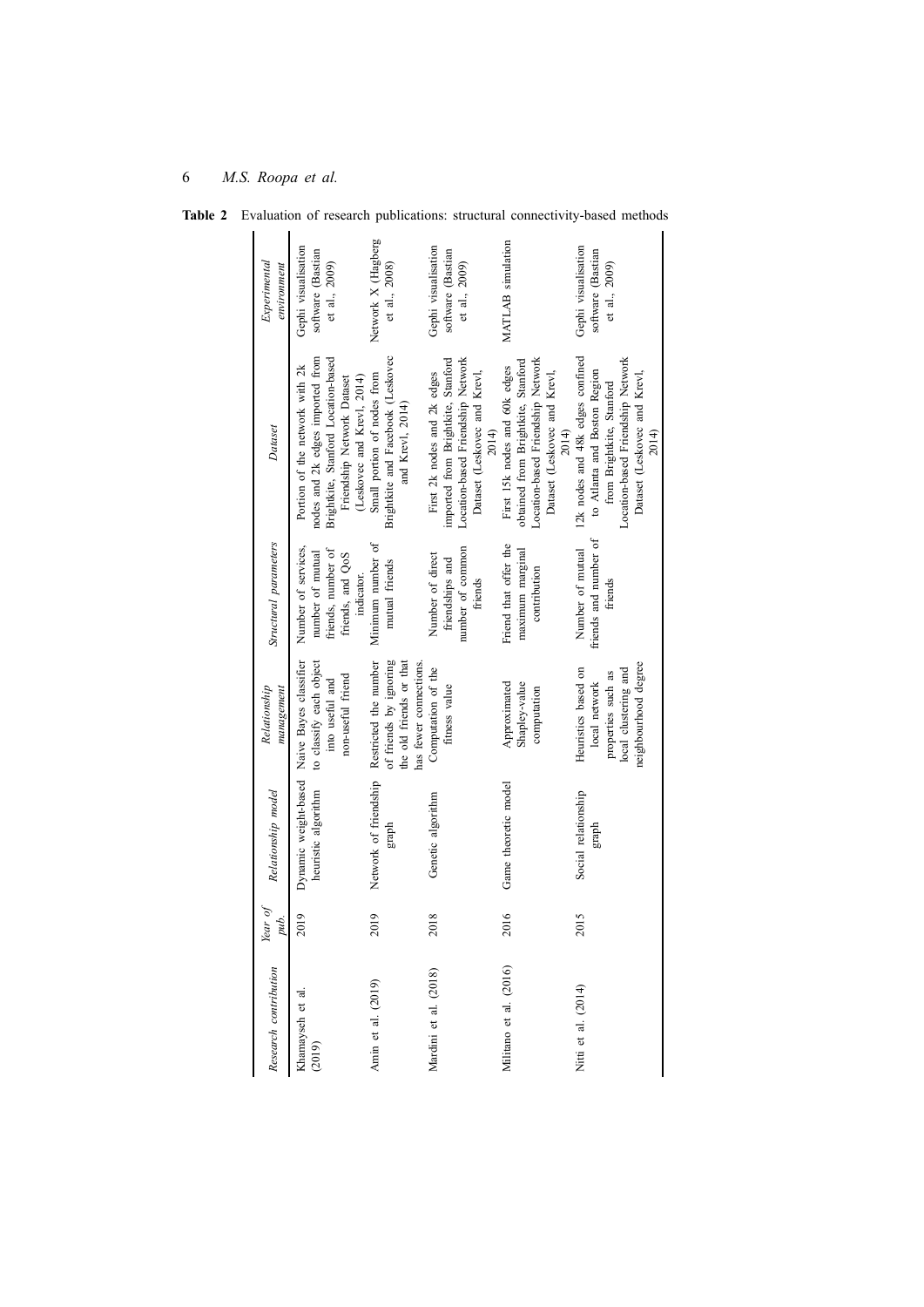| contribution<br>Research | Year of<br>pub. | Relationship model                                   | Relationship<br>management                                         | <b>Behavioural</b> parameters                                                       | Performance<br>metrics                                                                                      | Dataset                                                                                                                                                           | Experimental<br>environment                                               |
|--------------------------|-----------------|------------------------------------------------------|--------------------------------------------------------------------|-------------------------------------------------------------------------------------|-------------------------------------------------------------------------------------------------------------|-------------------------------------------------------------------------------------------------------------------------------------------------------------------|---------------------------------------------------------------------------|
| Xia et al.<br>(2019)     | 2019            | Restricted contact<br>graph                          | correlation degree<br>Computation of                               | Semantic similarity and<br>semantic relativity                                      | nodes, and success<br>searches, average<br>number of relay<br>rate of queries<br>Average path<br>length for | Random network with 5,000<br>nodes                                                                                                                                | (Hagberg et al.,<br>Network X<br>2008)                                    |
| $\Xi$ et al. $(2016)$    | 2016            | Virtual community<br>construction                    | movement pattern<br>Computation of<br>preference and<br>similarity | Interests, preferences,<br>location and time                                        | and average delay<br>Search efficiency                                                                      | Users social activities in the<br>Jiangsu University Campus,<br>China.                                                                                            | (ONE) simulator<br>Opportunistic<br>environment<br>network                |
| Jung et al.<br>(2018)    | 2016            | hypergraph-based<br>network model<br>Weighted        | Profile and service<br>relatedness scores<br>similarity-based      | Objects usage events                                                                | F-measure scores                                                                                            | Washington State University<br>CASAS Dataset (http://ailab.<br>wsu.edu/casas/datasets/)                                                                           | actuators used for<br>automation demo<br>smart home<br>Sensors and<br>box |
| Nitti et al.<br>(2016)   | 2016            | Directed acyclic<br>graph (DAG)                      | between object and<br>Semantic similarity<br>the services          | Common interests                                                                    | Average number of<br>hops to discover<br>each service                                                       | Nodes bound to the cities<br>Stanford Large Network<br>Dataset Collection (http:<br>Region from Brightkite<br>//snap.stanford.edu/data/)<br>of Atlanta and Boston | MATLAB tool                                                               |
| Kang et al.<br>$(2016)$  | 2016            | Social correlation<br>dno.fa                         | Social interest<br>similarity                                      | Interest domains and<br>social profiles                                             | Resource hit ratio<br>with interest<br>domains                                                              | Platform (SNAP) (Leskovec<br>Stanford Network Analysis<br>Facebook dataset from<br>and Krevl, 2014)                                                               | Simulation                                                                |
| Shen et al.<br>(2015)    | 2015            | Bayesian network<br>prediction model<br>Social-aware | parameter learning<br>Bayesian network                             | different location and<br>movement pattern at<br>Common interest,<br>time intervals | Prediction accuracy                                                                                         | Real trace data collected at<br>the MIT Reality Group                                                                                                             | NS2 simulation                                                            |

**Table 3** Evaluation of research publications: behavioural similarity-based methods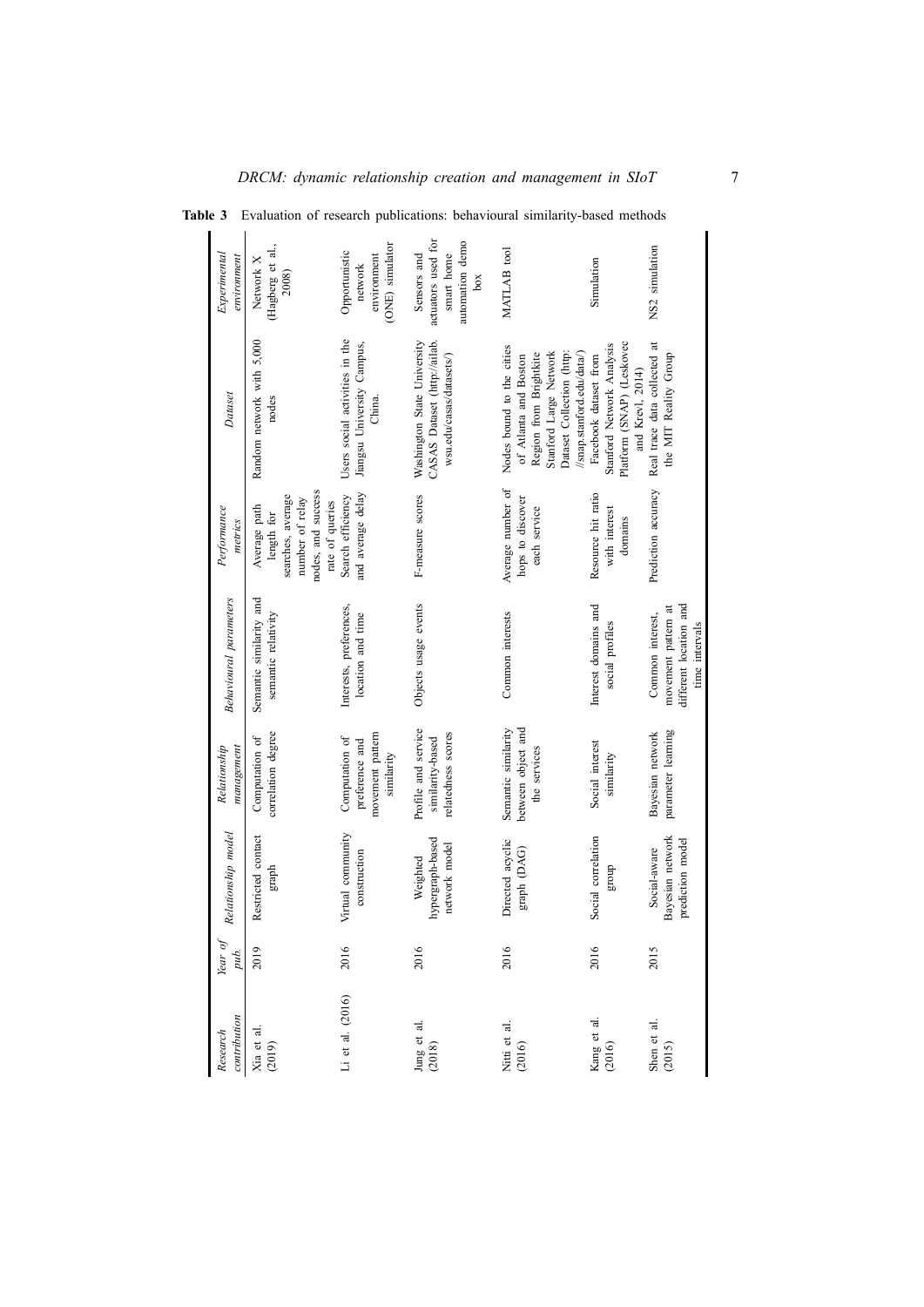# *2.1 Structural connectivity-based methods*

Physical objects establish and manage relationships based on the structural characteristic of the network such as degree, diversity, clustering coefficient, betweenness centrality, closeness centrality, etc.

Khamayseh et al. (2019) have proposed a friendship management framework in SIoT to select, remove and update the friend list for multimedia services. It devises Naive Bayes classifier and weight-based mechanisms for friend selection.

Amin et al. (2019) have devised an advanced algorithm to achieve higher navigability of SIoT network using properties like path length, local clustering coefficient and giant component. It empowers navigability by dynamically adjusting the number of connections for objects in a network and removing old mutual friends that have fewer connections.

Mardini et al. (2018) have proposed a genetic algorithm-based technique for the link selection in the SIoT network. It shows an improvement in the network performance concerning local cluster coefficients, average path length and average degree of connections.

Militano et al. (2016) have designed a game theory-based distributed friendship selection method in SIoT using the Shapely-value-based algorithm. It reduces the computational complexity in the creation and management of the relationships between objects. It maintains the navigation in a SIoT network in terms of an average number of hops.

Nitti et al. (2014) have described heuristics for friendship selection in the SIoT network based on the local network properties. The network behaviour is analysed regarding average degree, average path length, giant component, and local cluster coefficient.

The above described methods use the structural clues on the network to select and manage friendship. Table 2 lists the summary of the reviewed research publications for structural connectivity-based methods.

#### *2.2 Behavioural similarity-based methods*

Objects in the physical world establish and manage relationships based on their behavioural characteristics such as preferences, common interests or habits.

Xia et al. (2019) have proposed a mechanism to discover the desired services using the ontology tree, based on OWL method. It utilises local network properties to select a suitable friend relationship that maximises the network navigation implementing an adaptive forwarding mechanism.

Li et al. (2016) have developed a resource discovery mechanism for SIoT network based on the objects movement pattern and preference similarity. It dynamically adjusts the radius of the searching process to reduce the system overheads and enhance search efficiency.

Jung et al. (2018) have proposed a hypergraph-based network model to discover smart objects. It forms communities by establishing inter-object social relationships and locates an ideal object that meets the user requirements and fairly manages the heterogeneous IoT objects.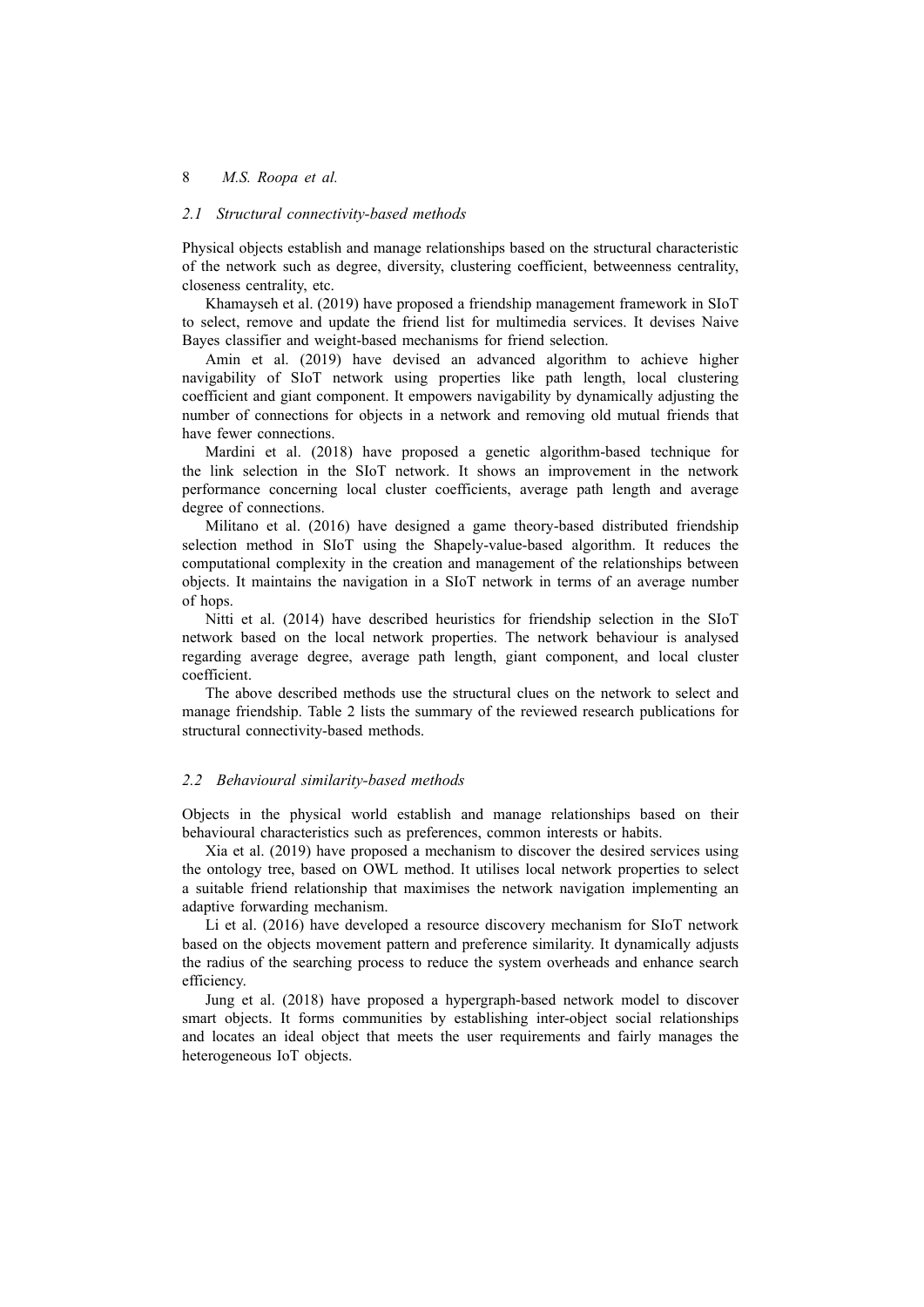| <b>Table 4</b> Summary of research background |  |
|-----------------------------------------------|--|
|                                               |  |

| Implementation tool             | software (Bastian et al.,<br>Gephi visualisation<br>2009)                                                                                                                 | MATLAB simulation                                                                                                                                        | software (Bastian et al.,<br>Gephi visualisation<br>2009)                                                                                         |
|---------------------------------|---------------------------------------------------------------------------------------------------------------------------------------------------------------------------|----------------------------------------------------------------------------------------------------------------------------------------------------------|---------------------------------------------------------------------------------------------------------------------------------------------------|
| Dataset                         | between Atlanta and Boston Region<br>12k nodes and 48k edges enclosed<br>from Brightkite Stanford Large<br>(http://snap.stanford.edu/data/)<br>Network Dataset Collection | First 15k nodes and 60k edges from<br>Dataset (http://snap.stanford.edu/data/)<br>Location-based Friendship Network<br>Brightkite obtained from Stanford | First 2k nodes and 2k edges imported<br>Dataset (http://snap.stanford.edu/data/)<br>Location-based Friendship Network<br>from Brightkite Stanford |
| Network performance<br>analysis | clustering and average<br>degree of connections<br>components, local                                                                                                      | Average local clustering,<br>and average path length<br>group degree centrality                                                                          | Average degree, average<br>clustering coefficient<br>path length and local                                                                        |
| Relationship management         | Social relationship Five heuristics are defined based Average path length, giant<br>on local network properties such<br>as local clustering and<br>neighbourhood degree   | Approximated Shapley-value<br>computation                                                                                                                | Genetic algorithm Computation of the fitness value                                                                                                |
| Relationship model              | graph                                                                                                                                                                     | Game theoretic<br>model                                                                                                                                  |                                                                                                                                                   |
| ontribution<br>lesearch         | Vitti et al.<br>(2015)                                                                                                                                                    | dilitano et al.<br>2016)                                                                                                                                 | Mardini et al.<br>(2018)                                                                                                                          |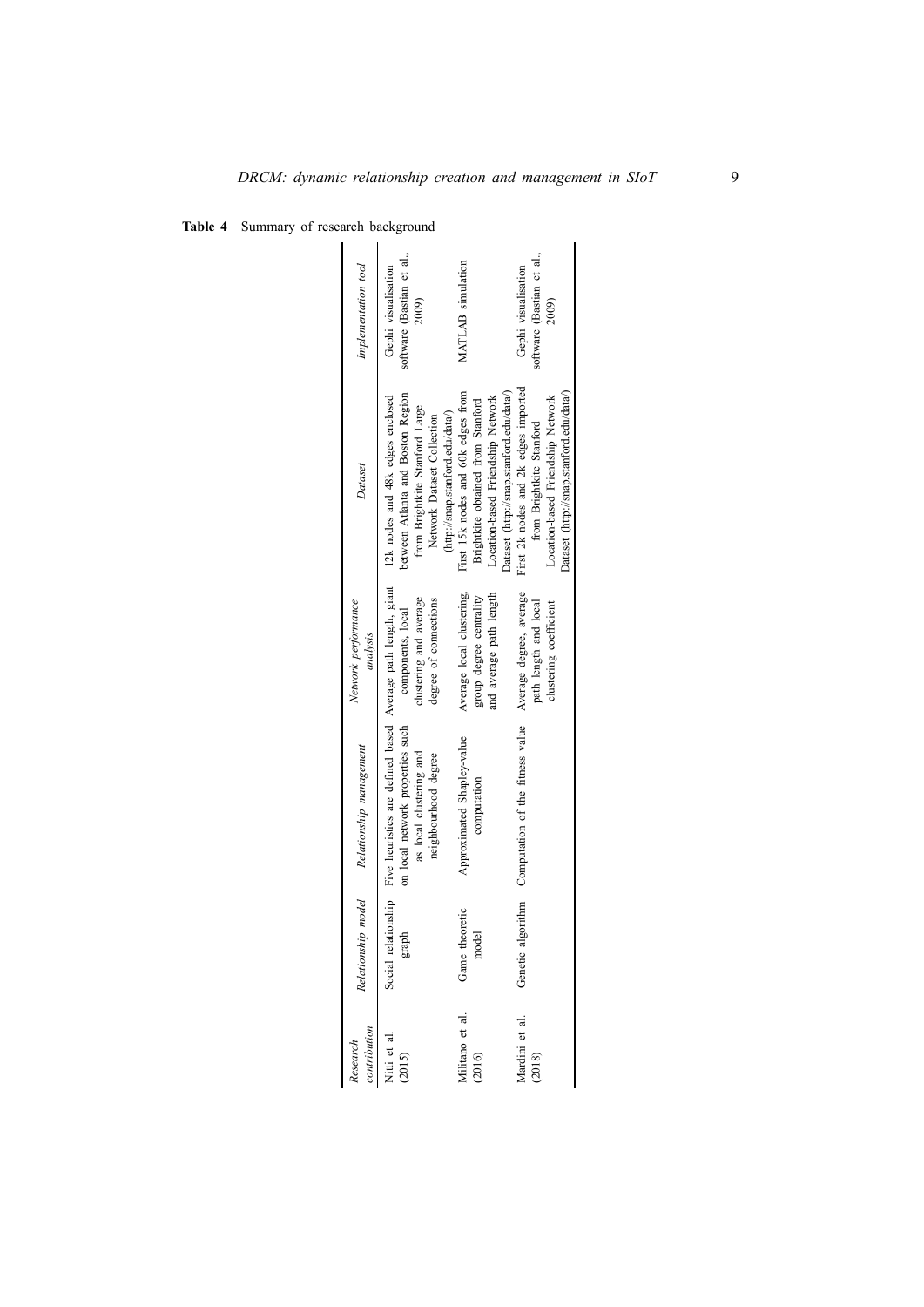Nitti et al. (2016) have proposed an object discovery algorithm for specific application services. The SIoT establishes friendship connections among objects and creates a social network of objects and chooses the next hop based on internal characteristics of the network such as degree centrality and external characteristics such as object similarity. The intrinsic network characteristics based on object friendships, and the external characteristic resemblances among the objects and the query requirements.

## **3 Background work**

Nitti et al. (2015) have proposed friendship selection strategies (FSS) that helps the object to discover friends exploiting the local information, such as their degree of connections. Militano et al. (2016) have proposed a distributed friendship selection algorithm based on Shapely-value (FSASV) that helps the objects to select an appropriate friend to improve the overall network navigability. Mardini et al. (2018) have proposed a link selection of friends using genetic algorithm (LSFGA) in the SIoT network. Table 4 provides a summary of the background work.

# *3.1 Friendship selection strategies*

Nitti et al. (2015) have proposed object searching method using the key aspects of navigability characteristics of the SIoT network. It considers the degree centrality of an object to enable decentralised search using network hubs. Every object in the network is related as friends and has information about the nearby objects to find friends and to navigate in the network globally. Five heuristics are described to select an appropriate link in the network, and the network performance is analysed in terms of local cluster coefficient, average degree, average path length and giant component.

## *3.2 Friendship selection algorithm based on Shapely value*

Militano et al. (2016) have proposed a distributed friendship selection approach based on a game-theoretic model using the Shapely-value-based algorithm. It defines a strategy to select friends that is efficient, distributed and dynamic. Further, a new utility feature such as average local clustering coefficient and group degree centrality for the objects is suggested, which improves the performance by reducing the computational complexity and ensure tractability in real problems.

# *3.3 Link selection of friends using genetic algorithm*

Mardini et al. (2018) have proposed a link selection strategy using a genetic algorithm to find the specific service in the SIoT. It achieves enhanced result over FSS (Nitti et al., 2015) search technique in terms of parameters such as average path length, average cluster coefficient and average degree.

However, it has been proved that friends often like to visit the same location (Cho et al., 2011) and jointly take part in some activities in real life and share similar interests bringing a homophily phenomenon (Bisgin et al., 2010). Therefore, it is highly probable to choose the objects with similar interest as a next-hop and reduce the average path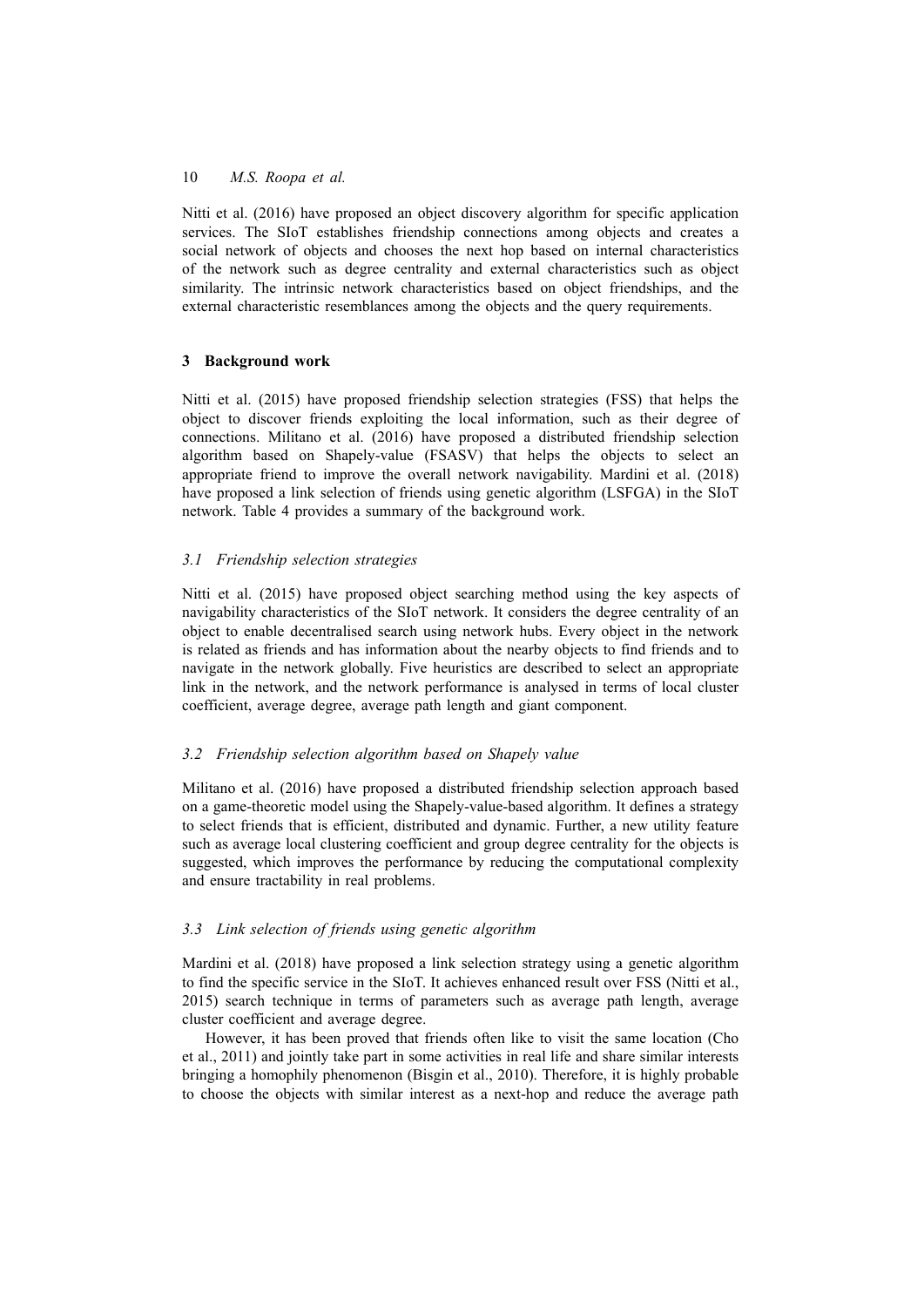length between all the pairs of objects in the network. In the existing search techniques, objects reach their destination using the intrinsic characteristic of the network such as object's degree, social relationship diversity, local clustering coefficient and betweenness centrality. Nevertheless, so far, object similarity property has not been considered for the search operation. In our approach, we use the spatiotemporal dimensions to measure the behaviour similarity of IoT objects.

## **4 Scenario description: a car pooling system**

In this section, we illustrate the dynamic relationship creation and management approach with a carpooling use-case, where objects create relationships and groups, to provide several functionalities to the users. Assuming sensors, smartphones, laptops in the city campus, we exhibit an application that exploits their social relationships. The focus of this application is to provide useful information to the owners of the object type, typically the students with minimum human intervention. Suppose the student needs to go to a stadium to watch football World Cup soccer tournament after her class but unfortunately she does not own a car. Using an *app*, her smartphone can create *CLOR* with other students' smartphones at the school, to discover if any other student is going to the stadium. The application automatically sends messages asking for a ride to all the devices in the location proximity. The smartphone can connect up to a maximum of *N*max devices. Upon entry of a new device, it computes the similarity score that meets the parameter such as frequency of meeting and terminates the relationship with the lowest similarity score. Likewise, by sensing the vicinity, we can find the students travelling towards the same place.



**Figure 1** Search for social similar objects in SIoT: a scenario

For instance, in Figure 1 consider user  $U_1$  present at location  $A_1$  desires to go to  $A_4$ .  $U_1$  establishes a relationship with other users  $U_2, U_3$ , and  $U_4$  who owns a car in the proximity travelling to the same destination  $A_4$  denoted as dotted links. Upon establishing the relationship, the application estimates the similarity score for the user, if  $U_4$  is found higher it unites with it (represented as the bold line) and the user  $U_2$  and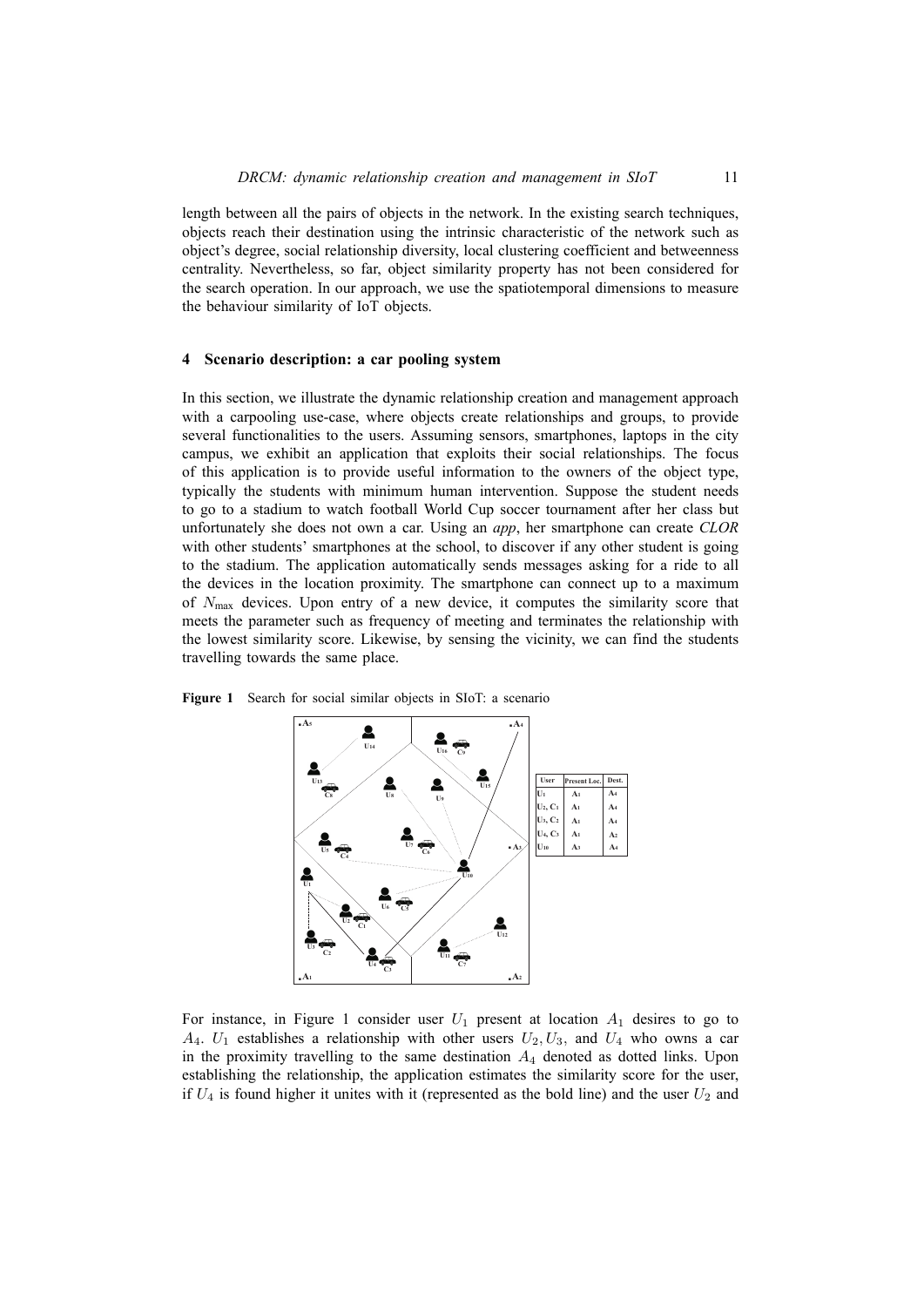*U*<sup>3</sup> that has the lowest similarity score is detached from the relationship. En route to the destination at the location  $A_3$  user  $U_{10}$  also wants to travel to the location  $A_4$  creates a relationship with the nearby users and unites with  $U_1$  that has higher similarity score. This process is repeated until  $U_1$  reaches the destination. This strategy greatly improves the efficiency of the object discovery and reduces the traffic overheads incurred by the topological mismatch.

#### **5 Problem definition and system model**

# *5.1 Problem definition*

Given a large set  $O = \{o_1, o_2, ..., o_M\}$  of SIoT objects, the problem is to dynamically establish a social relationship with the nearby objects and infer the social similarity strength between each pair of the objects to manage relationships.

For a large scale of SIoT, our objective is:

- 1 To choose an optimal set of friends to scale down the intermediate objects required for the search operation and improve the overall network performance using objects physical and social context.
- 2 To evaluate the performance of SIoT network in terms of the parameters given below:
	- a *Average clustering coefficient:* It measures the closeness of objects to form a clique. The clustering coefficient for an undirected network is defined as:

$$
CC_n = \frac{2*N_n}{K_n*(K_n-1)}
$$
\n<sup>(1)</sup>

where  $N_n$  represents the connected links between neighbours of an object and  $K_n$  is the number of connections/degree of an object. The average clustering coefficient over all of the objects in the network is given below:

$$
C_n = \frac{1}{n} \sum_{i=0}^{N} CC_n \tag{2}
$$

where *n* represents the number of objects and  $CC_n$  represents local clustering coefficient.

- b *Average degree of connections:* It measures the average number of direct connections of every object in the network.
- c *Average path length:* It measures the average number of connections between all the pairs of objects in the network.

#### *5.2 Assumptions*

1 It is assumed that every user possess a set of smart objects connected to social IoT network, such as smartphone, iPad, etc.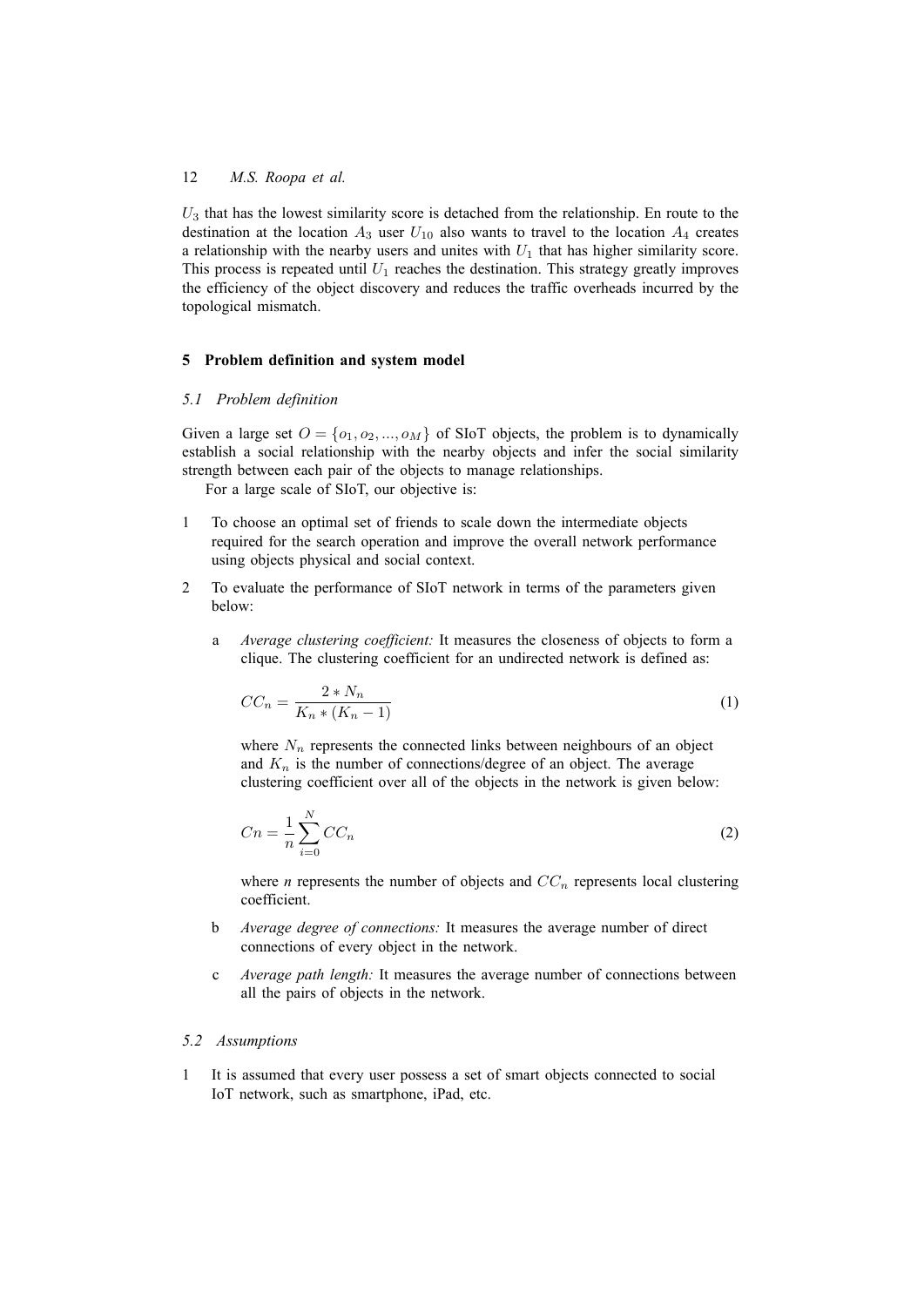- 2 Upon users contact with their friends their smart objects also come in contact with each other and then have the chance to establish relationships such as *SOR* and *CLOR*.
- 3 The objects are uniformly distributed throughout the space of interest.
- 4 An object is allowed to establish a relationship with a maximum of  $N_{\text{max}}$  friends.
- *5.3 Basic definitions*
- 1 *Encounter:* We define two objects as encounter if these two objects check-in at the same location during the same time slice.
- 2 *Candidate friends (CFs):* Friends for the *object A* are defined as the nearby objects encounter in the proximity.
- 3 *Encounter frequency:* Number of encounter between *object A* and its CF at location *l* in the past.
- 4 *Social similarity strength:* It measures the weight associated with an edge or relation based on the physical encounters between objects (states how socially close the objects are).
- 5 *Absolute location:* Absolute location expresses the coordinates such as latitude and longitude, indicating a specific fixed point on the earth surface.
- 6 *Relative location:* Relative location refers to locations based on its proximity to the location of the *object A*.

**Figure 2** Sojourn time of *object A* and *object B*

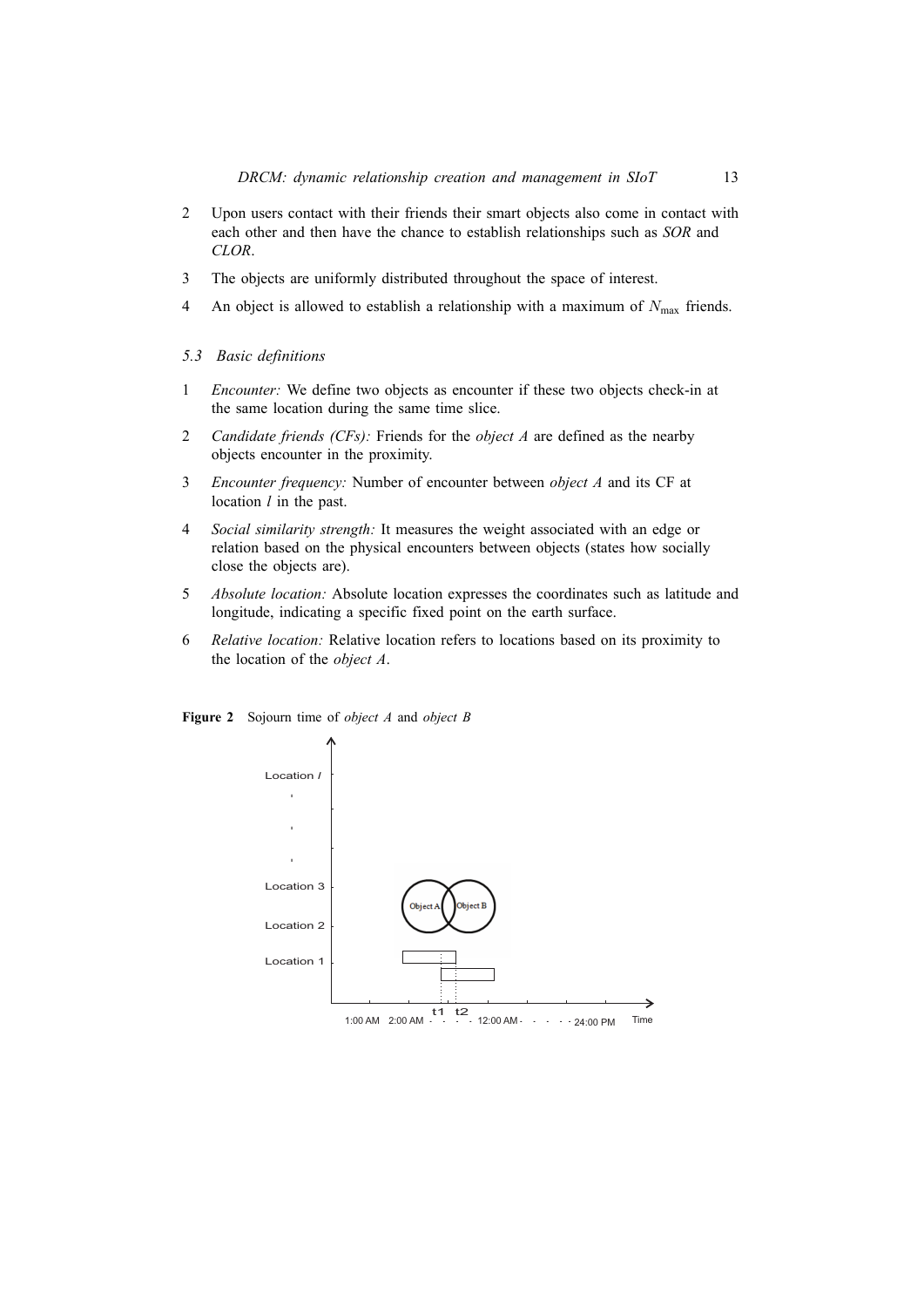# *5.4 System model*

In SIoT, objects develop a friendship with one another based on their common interests. Stating from *Bisgin* experiment, similar individuals associate with each other more often than others, bringing the homophily phenomenon (Bisgin et al., 2010) and therefore social features can be exploited to find the neighbouring object in the network. The proposed system model presented in Figure 2, illustrates that objects with similar interest meet more often at the same location at the same time slice.

Our proposed method offers two-fold contributions outlined in Algorithm 1. Initially, for the *object A*, we generate the nearby *CFs* who have similar preferences based on their physical contexts like locations and social interaction such as encounters or meetings in the real world and establish a co-location object relationship (CLOR). Then the relationship among the *object A* and its *CFs* are managed by computing the behaviour friendship similarity between *object A* and the candidates according to their encounter frequency and duration of stay.

**Algorithm 1** DRCM: dynamic relationship creation and management

```
Step 1 : Friend Selection and Relationship Creation
Input: Target object A
Output: Set of Object A's Candidate Friends CF
for object A do
   Extract the list of nearby objects in the physical
   location proximity
   Create a new CLOR or SOR relationship.
end
Step 2 : Relationship Management
Input: Set of Object A's Candidate Friends CF
Output: Friendship Similarity list for Object A, in the order of relevance
A new CFO<sub>y</sub> is encountered in the vicinity
if the Number of Friends of Object A is less than Nmax then
   Create a new CLOR or SOR relationship
else
    Compute Friendship Similarity between object A and Oy.
    CF's are ranked in the decreasing order of their similarity score
   if O_y is among the first N_{max} candidate friends then
        Invoke a relationship with the first Nmax Candidate Friends (CF)
       Terminate the relationship with CF with the least score
   else
    \mathbb{L}Ignore Object Oy
   end
end
Step 3 : Return the Friendship Similarity list.
```
# 5.5 Friend selection and relationship creation  $\frac{1}{2}$  is used to measure the distance between two locations utilising the distance between two locations utilising the distance between two locations utilising the distance between two locations utilising the distance

This subsection describes the proposed friendship selection scheme to find the best set of friends to establish a new relationship among all possible friends.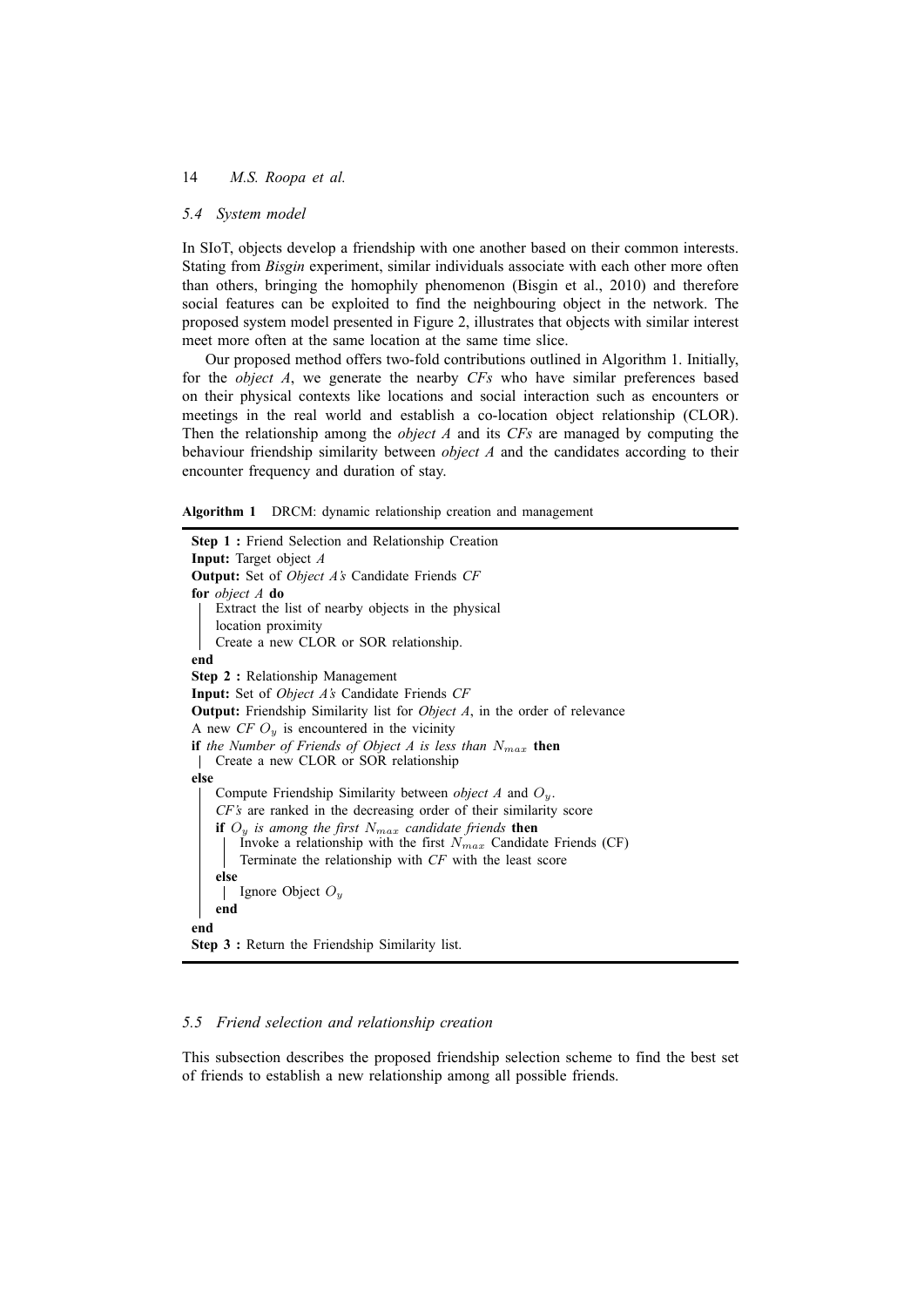# *5.5.1 Generation of nearby CFs*

To instantly generate the nearby *CFs* for the *object A*, the prerequisite is to first locate the *object A* in the real-time. The current check-in location of the *object A* is obtained *via* Global Position System (GPS) coordinates at a specific timestamp, i.e.,

$$
K = (location id, latitude, longitude).
$$
\n
$$
(3)
$$

From the current check-in location *k*, we find the set of nearest locations *L* in the vicinity within the range of *r* km radius, i.e.,

$$
L = \{l_i \mid D(l_i - l_k)| <= r \text{ and } \forall i, 1 \leq i \leq m\} \tag{4}
$$

where *D* is the distance between two locations and *m* is the total number of locations in the range of *r* km radius for the *object A*. The cosine-haversine formula (Robusto, 1957) is used to measure the distance between two locations utilising their latitude and longitude values. It states that for any two locations on a sphere, the haversine of their central angle is:

$$
hav\left(\frac{d}{r}\right) = hav(lat_2 - lat_1) + cos(lat_1)cos(lat_2)hav(lng_2 - lng_1)
$$
\n(5)

where

*• hav* denotes haversine function:

$$
hav(\theta) = \sin^2\left(\frac{\theta}{2}\right) = \frac{1 - \cos(\theta)}{2} \tag{6}
$$

- *• r* denotes the radius of sphere
- $lat_1$ ,  $lat_2$  denotes latitude of location 1 and location 2 in radians
- $ln g_1$ ,  $ln g_2$  denotes longitude of location 1 and location 2 in radians
- $d/r$  denotes central angle in radians.

The presence of the objects that all have checked in the locations *L* are identified during  $[t - \delta t, t]$  time interval, i.e.,  $O = \{o_1, o_2, ..., o_n\}$  to form a set of nearby *CFs* for *object A*, i.e.,

$$
CFs = \{o_i \mid o_i \text{ is an Object} \in O \text{ , } \forall_i, 1 \leq i \leq \text{ nand } [t - \delta t, t] \} \tag{7}
$$

where *n* is the number of objects in Location *L* of *l<sup>i</sup>* . An *object A* now establishes *CLOR* with the extracted *CFs* by capturing its spatiotemporal characteristics. Numerous design strategies as discussed in Roopa et al. (2019) can be applied to create relationships between objects.

*Example 1:* Select *object 36* as the target object. *Object 36* has checked in the location  $K = (location \ id = l_1^1, latitude = 35.787988, longitude = -78.634853)$  at 2009-01-30. From the current check-in location we search the other nearby locations centred on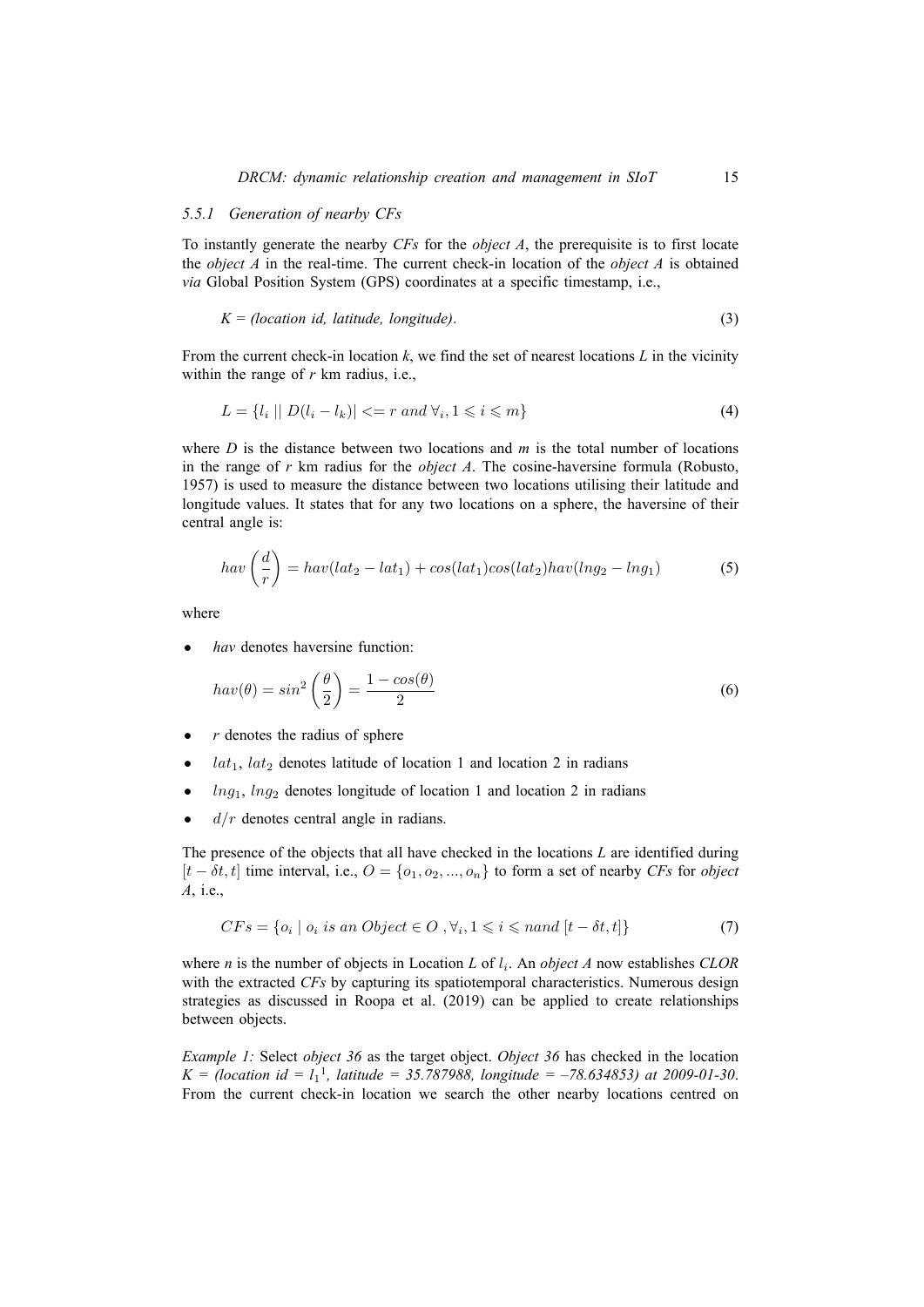location  $l_1$ <sup>1</sup> with 300 metre radius to form the nearest location set *L*. i.e.,  $L = \{l_2^2, l_3^3, \ldots, l_m^3\}$ *l*4 4 , ...*}*.

There are  $116$  spots within the radius of  $300$  metre of location  $l_1$ <sup>1</sup>. We find that at the time interval *[01:00, 02:00]* on *2009-01-30* there are *16* other objects checked in these locations as shown in Figure 3. These objects are considered as the potential CFs for object *36*, i.e., CFs = *{*229, 1,890, 1,921, 2,030, 2,224, 2,365, 2,436, 2,523, 2,589, 3,368, 6,298, 1,0571, 21,699, 23,701, 25,299, 36,905*}*. This process can be applied to instantly generate nearby *CFs* for the other checkin locations of object *36* at different time intervals.

#### *5.6 Relationship management*

After completing the initial *CFs* selection and relationship creation process, a dynamic friendship management approach is needed. This subsection describes the proposed friendship selection strategy, to manage the relationship among objects when an object reaches the maximum friendship connections or upon arrival of a new friendship request.

**Figure 3** Nearby CFs for *object 36* at a specific instance (see online version for colours)



*5.6.1 Friendship similarity computation*

For a given object *A*, many *CFs* are generated. When it arrives at maximum friendship connections or when a new friend is encountered in the vicinity, then the most relevant among these candidates must be ranked to establish a relationship. This ranking can be achieved by finding the behaviour friendship similarity between the object *A* and its friend  $o_i \in CFs$ . To measure this association, we construct a spatio-temporal encounter frequency vector for the *object A* and its *CFs* with reference to the absolute location and relative location.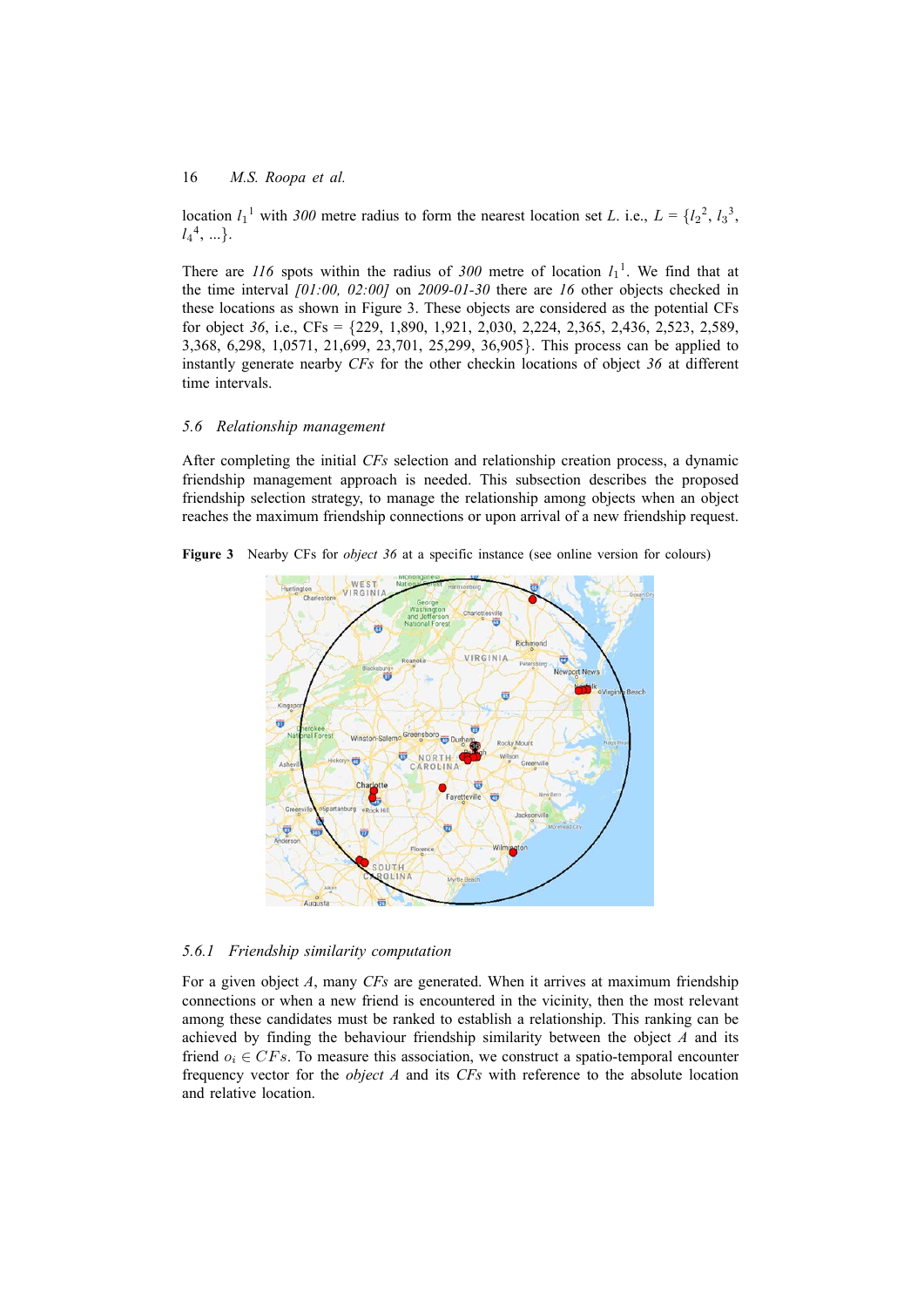| $\vdots$<br>-สิงสิงสิ<br>U U U<br>$\vdots$<br>$\frac{1}{2}$<br>$\vdots$<br><b>C</b> <sup>22</sup><br>C <sub>222</sub><br>C <sub>222</sub><br>0 0 0<br>កុម្ពុធរួមខ្ម |
|---------------------------------------------------------------------------------------------------------------------------------------------------------------------|
| $C_{32}^i$<br>$C_{31}^i$<br>$\cdots$ $C_{2t}^i$<br>$C_{23}^i$<br>$\vdots$<br>$C^i_{22}$<br>$C^i_{21}$                                                               |
| ಕ್ಷ್ಮಿಸ್ಥಾನ<br>ಕಾರ್                                                                                                                                                 |
|                                                                                                                                                                     |

**Table 5** Spatio-temporal encounter frequency vector for object *A* and its *CFs* at absolute location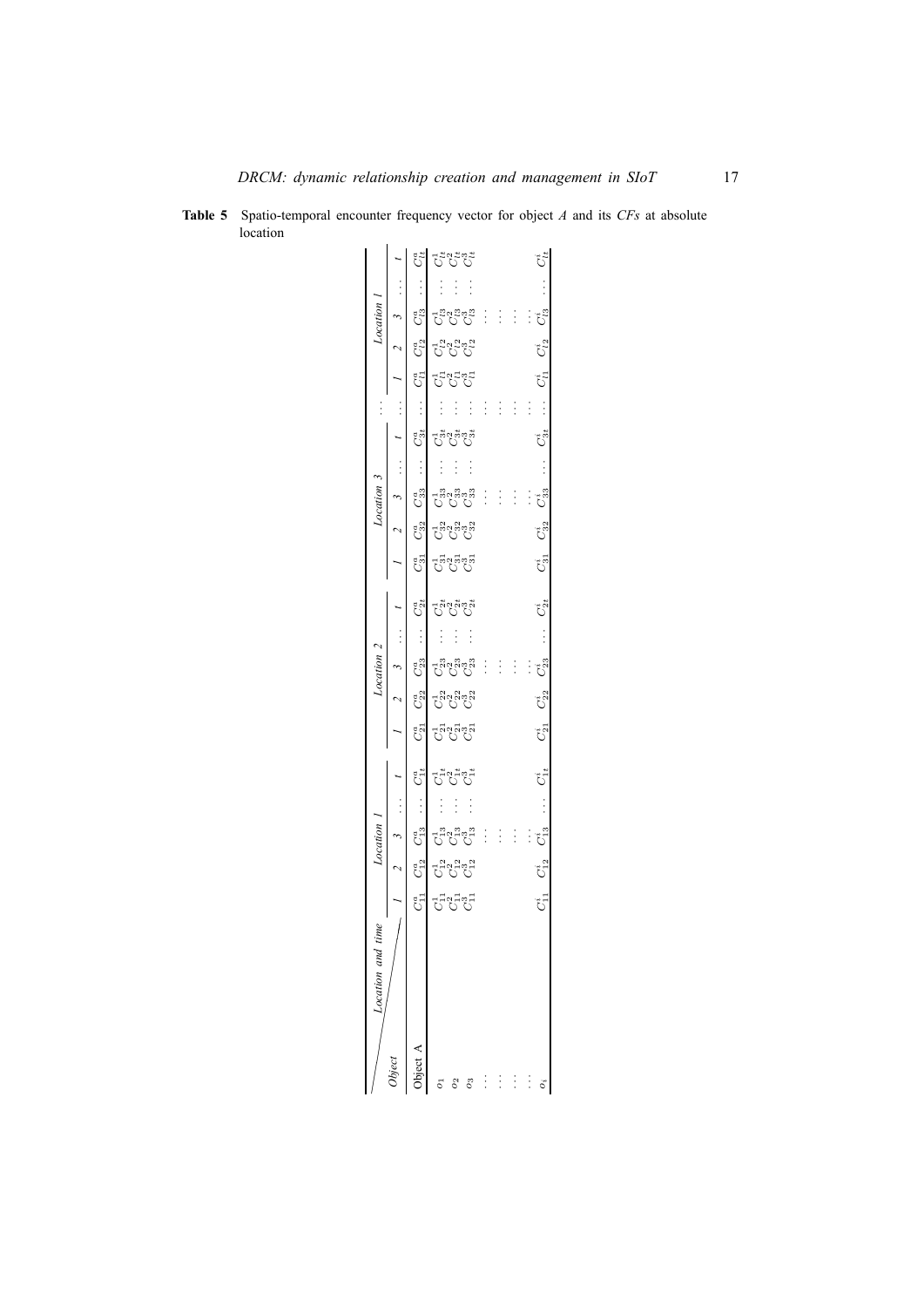| $l_{19}$ $l_{20}$                                      |                                                                       |          |                       |                    |                                                      |                                                                                                                                                                                                                                                                                                                                 |                                                                     |
|--------------------------------------------------------|-----------------------------------------------------------------------|----------|-----------------------|--------------------|------------------------------------------------------|---------------------------------------------------------------------------------------------------------------------------------------------------------------------------------------------------------------------------------------------------------------------------------------------------------------------------------|---------------------------------------------------------------------|
|                                                        |                                                                       |          |                       |                    |                                                      |                                                                                                                                                                                                                                                                                                                                 |                                                                     |
| $l_{18}$                                               | 424 123 1822 2324 15 23 13 21 22 24 4 5 3 24 12 21 12 13 1620 21 3 20 |          | $2$ 1 1 1 2           | $0 \t 0 \t 0 \t 0$ | $\begin{matrix} 0 & 0 & 0 \\ 0 & 0 & 0 \end{matrix}$ | $\begin{matrix} 0 & 0 & 0 \\ 0 & 0 & 0 \\ 0 & 0 & 0 \\ 0 & 0 & 0 \\ 0 & 0 & 0 \\ 0 & 0 & 0 \\ 0 & 0 & 0 \\ 0 & 0 & 0 & 0 \\ 0 & 0 & 0 & 0 \\ 0 & 0 & 0 & 0 \\ 0 & 0 & 0 & 0 \\ 0 & 0 & 0 & 0 & 0 \\ 0 & 0 & 0 & 0 & 0 \\ 0 & 0 & 0 & 0 & 0 \\ 0 & 0 & 0 & 0 & 0 & 0 \\ 0 & 0 & 0 & 0 & 0 & 0 \\ 0 & 0 & 0 & 0 & 0 & 0 \\ 0 & 0$ | $\begin{array}{cccccccc}\n0 & 0 & 0 & 0 & 0 & 0 & 0 \\ \end{array}$ |
|                                                        |                                                                       |          | $\frac{5}{2}$         |                    | $\frac{0}{1}$                                        | $\begin{smallmatrix}0\0\end{smallmatrix}$                                                                                                                                                                                                                                                                                       |                                                                     |
|                                                        |                                                                       |          |                       |                    |                                                      |                                                                                                                                                                                                                                                                                                                                 |                                                                     |
|                                                        |                                                                       |          | $1 \quad 2$           |                    |                                                      |                                                                                                                                                                                                                                                                                                                                 |                                                                     |
|                                                        |                                                                       |          | $\sim$                |                    |                                                      |                                                                                                                                                                                                                                                                                                                                 | $\begin{bmatrix} 0 & 0 \\ 0 & 0 \end{bmatrix}$                      |
|                                                        |                                                                       |          |                       |                    |                                                      |                                                                                                                                                                                                                                                                                                                                 |                                                                     |
|                                                        |                                                                       |          | $\sim$                |                    |                                                      |                                                                                                                                                                                                                                                                                                                                 |                                                                     |
|                                                        |                                                                       |          |                       |                    |                                                      |                                                                                                                                                                                                                                                                                                                                 |                                                                     |
|                                                        |                                                                       |          | $\frac{1}{2}$         |                    |                                                      |                                                                                                                                                                                                                                                                                                                                 |                                                                     |
|                                                        |                                                                       |          |                       |                    |                                                      |                                                                                                                                                                                                                                                                                                                                 |                                                                     |
|                                                        |                                                                       |          | $2\quad1\quad3$       | $0 \t 0$           |                                                      | $0\quad 0$                                                                                                                                                                                                                                                                                                                      |                                                                     |
|                                                        |                                                                       |          |                       |                    | $\overline{a}$                                       |                                                                                                                                                                                                                                                                                                                                 |                                                                     |
|                                                        |                                                                       |          |                       |                    | $\frac{1}{2}$                                        |                                                                                                                                                                                                                                                                                                                                 |                                                                     |
|                                                        |                                                                       |          |                       |                    |                                                      |                                                                                                                                                                                                                                                                                                                                 |                                                                     |
|                                                        |                                                                       |          |                       |                    | $\circ$                                              | $\begin{matrix}\n0 & 0 & 0\n\end{matrix}$                                                                                                                                                                                                                                                                                       |                                                                     |
|                                                        |                                                                       |          |                       | 000002011          | $\begin{smallmatrix}0\end{smallmatrix}$              |                                                                                                                                                                                                                                                                                                                                 |                                                                     |
| 11 12 13 14 15 16 17 18 19 111 112 113 114 115 116 117 |                                                                       |          | 0 0 333 1 0 24 0 21 2 |                    | 330                                                  | 1000                                                                                                                                                                                                                                                                                                                            |                                                                     |
|                                                        |                                                                       |          |                       | $\frac{1}{2}$      | $\begin{matrix} 0 \\ 0 \end{matrix}$                 |                                                                                                                                                                                                                                                                                                                                 |                                                                     |
| time<br>tion and                                       |                                                                       |          |                       |                    |                                                      |                                                                                                                                                                                                                                                                                                                                 |                                                                     |
|                                                        | <b>Diect</b>                                                          | bject 36 |                       |                    |                                                      | $1,890$<br>229<br>2,224<br>2,436                                                                                                                                                                                                                                                                                                | 2,365                                                               |

**Table 6** Spatio-temporal encounter frequency vector for object *36* and its CFs at absolute location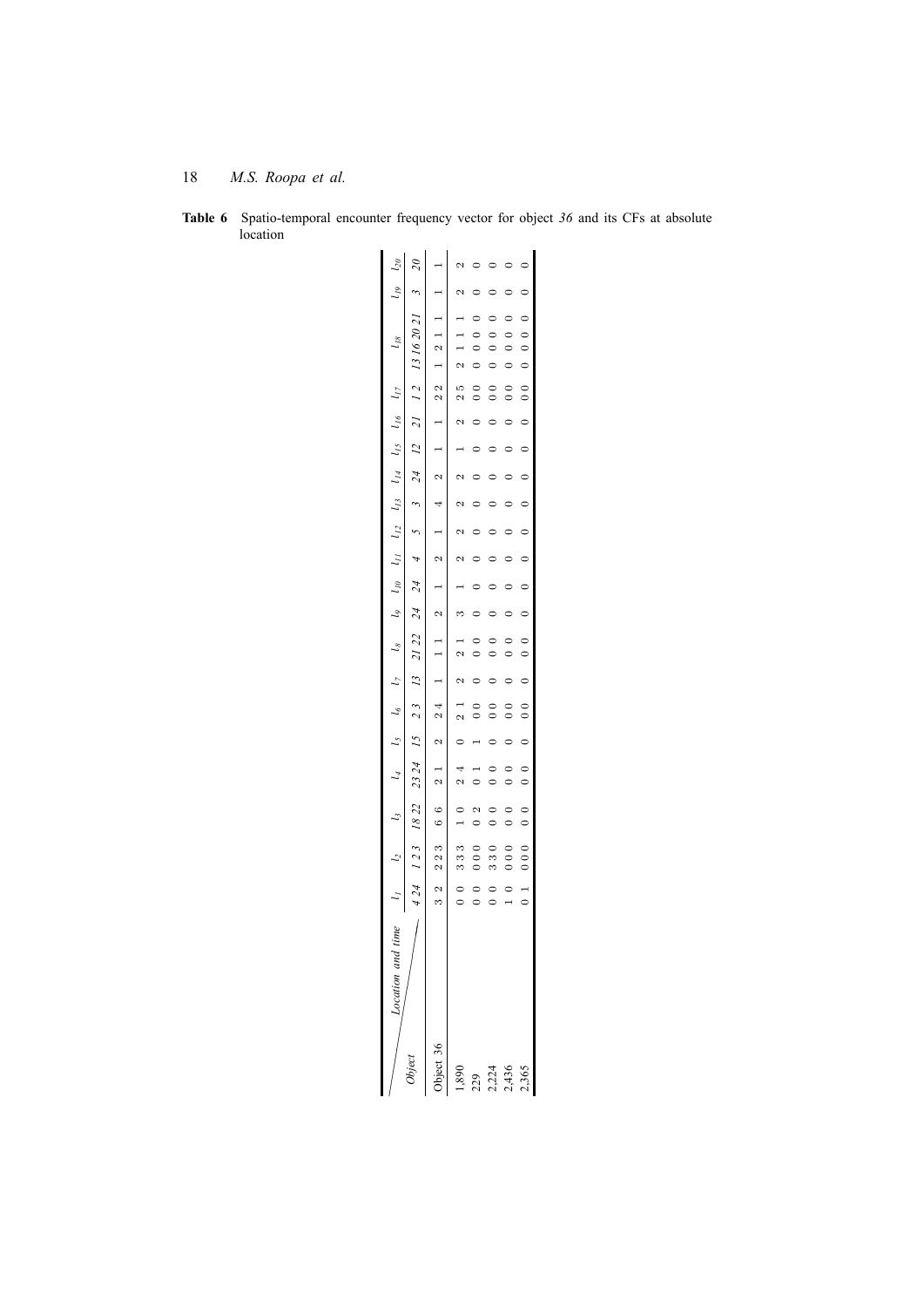| Location and time                                                                                                                                                                                                                                                                                                                                                             |               |                          |                                                                                                      |                                                                                                                 |                                                                                                                                                                                                                             |   |         |   |                                      | $\overline{a}$                                                                                                                                             |                                                                           |   |                 |                |   |                          |                                                      |    |        |
|-------------------------------------------------------------------------------------------------------------------------------------------------------------------------------------------------------------------------------------------------------------------------------------------------------------------------------------------------------------------------------|---------------|--------------------------|------------------------------------------------------------------------------------------------------|-----------------------------------------------------------------------------------------------------------------|-----------------------------------------------------------------------------------------------------------------------------------------------------------------------------------------------------------------------------|---|---------|---|--------------------------------------|------------------------------------------------------------------------------------------------------------------------------------------------------------|---------------------------------------------------------------------------|---|-----------------|----------------|---|--------------------------|------------------------------------------------------|----|--------|
| Object                                                                                                                                                                                                                                                                                                                                                                        |               | $\overline{\mathcal{L}}$ | 3                                                                                                    | д                                                                                                               | $\overline{5}$                                                                                                                                                                                                              | ৽ | ∞       | 2 | 2                                    | 14                                                                                                                                                         | 51                                                                        | 2 | $\overline{17}$ | $\overline{8}$ | 2 | $\overline{\mathcal{E}}$ | $\tilde{\phantom{a}}$                                | 22 | 23     |
| Object 36                                                                                                                                                                                                                                                                                                                                                                     |               |                          |                                                                                                      |                                                                                                                 |                                                                                                                                                                                                                             |   |         |   |                                      |                                                                                                                                                            |                                                                           |   |                 |                |   |                          |                                                      |    |        |
|                                                                                                                                                                                                                                                                                                                                                                               | ≌             | 24                       | ន                                                                                                    |                                                                                                                 |                                                                                                                                                                                                                             |   |         |   |                                      |                                                                                                                                                            |                                                                           |   |                 |                |   |                          |                                                      |    | ن<br>آ |
|                                                                                                                                                                                                                                                                                                                                                                               | Q             |                          |                                                                                                      |                                                                                                                 |                                                                                                                                                                                                                             |   |         |   |                                      |                                                                                                                                                            |                                                                           |   |                 |                |   |                          |                                                      | Ņ, | ∞      |
|                                                                                                                                                                                                                                                                                                                                                                               | 35            |                          | న                                                                                                    | 23                                                                                                              |                                                                                                                                                                                                                             |   |         |   |                                      |                                                                                                                                                            |                                                                           |   |                 |                |   | 32                       |                                                      |    | ∞      |
| 229<br>Object 36<br>Object 36<br>Object 36<br>1,921                                                                                                                                                                                                                                                                                                                           |               | 5                        |                                                                                                      |                                                                                                                 |                                                                                                                                                                                                                             |   |         |   |                                      |                                                                                                                                                            |                                                                           |   |                 |                |   |                          |                                                      |    | œ      |
|                                                                                                                                                                                                                                                                                                                                                                               |               | ≌                        | ≌                                                                                                    | $\mathbf{\Omega}$                                                                                               |                                                                                                                                                                                                                             |   |         |   |                                      |                                                                                                                                                            |                                                                           |   |                 |                |   |                          |                                                      |    | E      |
|                                                                                                                                                                                                                                                                                                                                                                               | ą             | ೫                        | ಙ                                                                                                    | 48                                                                                                              |                                                                                                                                                                                                                             |   |         |   |                                      |                                                                                                                                                            |                                                                           |   |                 |                |   | N                        | ≌                                                    | 22 |        |
|                                                                                                                                                                                                                                                                                                                                                                               | 26            |                          | 32                                                                                                   | ಸ                                                                                                               | ≌                                                                                                                                                                                                                           |   |         |   |                                      |                                                                                                                                                            |                                                                           |   |                 |                | S | $\mathbf{\Omega}$        | $\mathbf{\Omega}$                                    |    |        |
|                                                                                                                                                                                                                                                                                                                                                                               |               | ຊ                        |                                                                                                      |                                                                                                                 |                                                                                                                                                                                                                             |   |         |   |                                      |                                                                                                                                                            |                                                                           |   | ∞               | $\infty$       |   |                          | ₫.                                                   |    | ≌      |
|                                                                                                                                                                                                                                                                                                                                                                               | 29            |                          | 4                                                                                                    |                                                                                                                 |                                                                                                                                                                                                                             |   |         |   |                                      |                                                                                                                                                            |                                                                           |   |                 |                |   |                          | œ                                                    |    |        |
| Object 36<br>2,030<br>2,030<br>Object 36<br>2,224<br>Object 36<br>2,365                                                                                                                                                                                                                                                                                                       |               | ∞                        | مد                                                                                                   |                                                                                                                 |                                                                                                                                                                                                                             |   |         |   |                                      |                                                                                                                                                            |                                                                           |   | ි               |                |   |                          |                                                      |    | నె     |
|                                                                                                                                                                                                                                                                                                                                                                               |               | ∝                        |                                                                                                      |                                                                                                                 |                                                                                                                                                                                                                             |   |         |   |                                      | S                                                                                                                                                          |                                                                           |   | ∝               |                |   |                          |                                                      |    | 22     |
|                                                                                                                                                                                                                                                                                                                                                                               |               |                          | œ                                                                                                    |                                                                                                                 |                                                                                                                                                                                                                             |   |         |   |                                      |                                                                                                                                                            |                                                                           |   |                 |                |   |                          |                                                      |    |        |
| Object 36<br>2,436                                                                                                                                                                                                                                                                                                                                                            |               |                          |                                                                                                      |                                                                                                                 |                                                                                                                                                                                                                             |   |         |   |                                      |                                                                                                                                                            |                                                                           |   |                 |                |   |                          |                                                      |    |        |
| Object 36                                                                                                                                                                                                                                                                                                                                                                     |               |                          |                                                                                                      |                                                                                                                 |                                                                                                                                                                                                                             |   | ⊂       |   |                                      |                                                                                                                                                            |                                                                           |   |                 |                |   |                          |                                                      |    |        |
| 2,523                                                                                                                                                                                                                                                                                                                                                                         |               |                          |                                                                                                      |                                                                                                                 |                                                                                                                                                                                                                             | ∊ | $\circ$ |   |                                      | ⊂                                                                                                                                                          |                                                                           |   |                 |                |   |                          | ⊂                                                    |    |        |
| $\begin{array}{rl} l_{10} &= 68 c55 b181696 a45775 a2 c6916 c42576 \\ l_{13} &= a7 d2 a e58231211 deb3 e c003048 c0801 e \\ l_{16} &= c27277 f4 fabc11 d d896 c003048 c0801 e \end{array}$<br>$l_{19}$ = f79c99d28c2011dda29e003048c0801e<br>$l_4 = 862b3838a62b11dda2dc003048c0801e$<br>$l_{\tau} = 47$ e785264b1311de95b5003048c10834<br>Note: $l_1 = f477f11835c f11de897$ | 2003048c0801e |                          | $l_{20}$<br>$^{14}$<br>$\mathbf{I}$<br>$\overline{11}$<br>117<br><u>o</u><br>57<br>$\mathcal{L}_{2}$ | $= 3c8a6cac2c1e11deb4f2003048c10834$<br>$\parallel$<br>$\parallel$<br>$\parallel$<br>$\parallel$<br>$\parallel$ | 6b92ac4dc45a850b326177f8e654bae58a453f16<br>aflac2567abe11dd8db80030487eb504<br>e6b01838172b11de9c47003048c10834<br>fd9dae4ef3cb11ddb980003048c10834<br>5f01fbe764e11deaaae003048c0801e<br>401f7284b5bf11dd8504003048c10834 |   |         |   | $\mathfrak{g}_1$<br>$\mathfrak{c}_3$ | $l_{15} = c93a745a2b4a11dobd4a003048c10834$<br>$=$ ec308a94a22411dda23b031f2d70f3a9<br>$l_{9} = 6151b94b04111d894c003048c10834$<br>$\parallel$<br>$^{l18}$ | e9f1efd0b8da11ddafa0003048c0801e<br>$= 4716$ eef6230a11de921e003048c10834 |   |                 |                |   |                          | $l_{12} = 97d6406ec771d5eceb8a77f1dd670abd7eca f592$ |    |        |

**Table 7** Spatio-temporal encounter frequency vector for object *36* and its CFs at relative  $\frac{1}{\sqrt{1}}$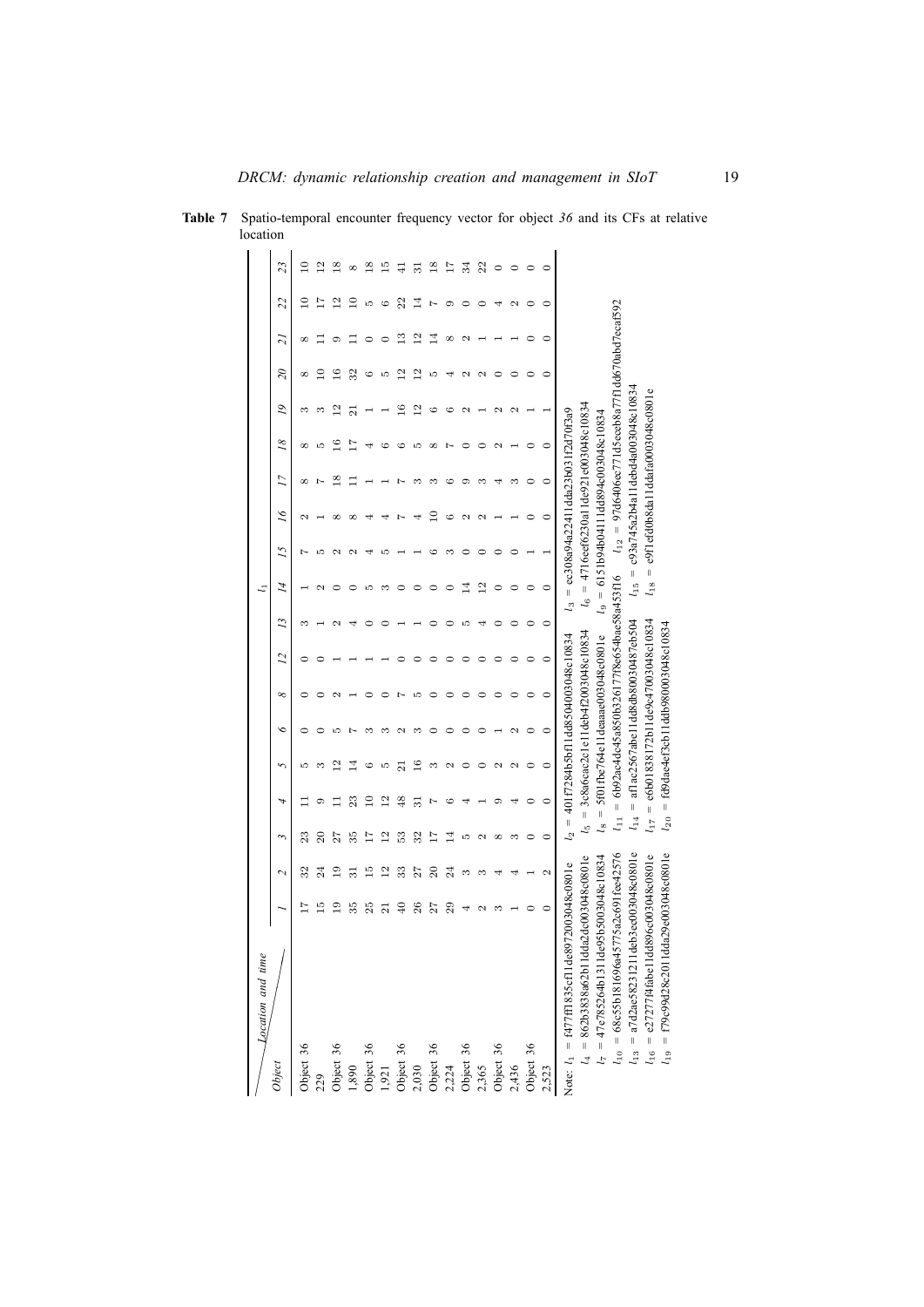| Location and time                                                                                                                                                                                                                                                                                                                                                    |               |                   |                                                                                          |                                                                                                                            |                                                                                                                                                                                                                             |   |   |   |                               | 5                                                                                                                                                                                  |                                                                      |    |    |                          |   |   |                                                     |    |    |
|----------------------------------------------------------------------------------------------------------------------------------------------------------------------------------------------------------------------------------------------------------------------------------------------------------------------------------------------------------------------|---------------|-------------------|------------------------------------------------------------------------------------------|----------------------------------------------------------------------------------------------------------------------------|-----------------------------------------------------------------------------------------------------------------------------------------------------------------------------------------------------------------------------|---|---|---|-------------------------------|------------------------------------------------------------------------------------------------------------------------------------------------------------------------------------|----------------------------------------------------------------------|----|----|--------------------------|---|---|-----------------------------------------------------|----|----|
| Dbject                                                                                                                                                                                                                                                                                                                                                               |               | $\sim$            | 3                                                                                        | 4                                                                                                                          | $\overline{5}$                                                                                                                                                                                                              | ৽ | ∞ | 2 | 2                             | 14                                                                                                                                                                                 | 2                                                                    | 2  | 77 | $\overline{\mathcal{S}}$ | 2 | S | 2                                                   | 22 | 23 |
| Object 36                                                                                                                                                                                                                                                                                                                                                            |               |                   |                                                                                          |                                                                                                                            |                                                                                                                                                                                                                             |   |   |   |                               |                                                                                                                                                                                    |                                                                      |    |    |                          |   |   |                                                     |    |    |
|                                                                                                                                                                                                                                                                                                                                                                      |               |                   |                                                                                          |                                                                                                                            |                                                                                                                                                                                                                             |   |   |   |                               |                                                                                                                                                                                    |                                                                      |    |    |                          |   |   |                                                     |    |    |
| 2,589<br>Object 36<br>Object 36<br>Object 36<br>Object 36<br>Object 36<br>Object 36<br>Object 36                                                                                                                                                                                                                                                                     |               |                   |                                                                                          |                                                                                                                            |                                                                                                                                                                                                                             |   |   |   |                               |                                                                                                                                                                                    |                                                                      |    |    |                          |   |   |                                                     |    |    |
|                                                                                                                                                                                                                                                                                                                                                                      |               |                   |                                                                                          |                                                                                                                            |                                                                                                                                                                                                                             |   |   |   |                               |                                                                                                                                                                                    |                                                                      |    |    |                          |   |   |                                                     |    |    |
|                                                                                                                                                                                                                                                                                                                                                                      |               | Ņ,                |                                                                                          |                                                                                                                            |                                                                                                                                                                                                                             |   |   |   |                               |                                                                                                                                                                                    |                                                                      |    |    |                          |   |   |                                                     |    |    |
|                                                                                                                                                                                                                                                                                                                                                                      |               |                   |                                                                                          |                                                                                                                            |                                                                                                                                                                                                                             |   |   |   |                               |                                                                                                                                                                                    |                                                                      |    |    |                          |   |   |                                                     |    |    |
|                                                                                                                                                                                                                                                                                                                                                                      |               |                   | œ                                                                                        |                                                                                                                            |                                                                                                                                                                                                                             |   |   |   |                               |                                                                                                                                                                                    |                                                                      |    | S  | īن                       |   | c |                                                     |    |    |
|                                                                                                                                                                                                                                                                                                                                                                      |               |                   |                                                                                          | 69                                                                                                                         |                                                                                                                                                                                                                             |   |   |   |                               |                                                                                                                                                                                    |                                                                      | 69 |    |                          |   |   |                                                     | 20 |    |
|                                                                                                                                                                                                                                                                                                                                                                      |               |                   | m                                                                                        |                                                                                                                            |                                                                                                                                                                                                                             |   |   |   |                               |                                                                                                                                                                                    |                                                                      |    |    |                          |   |   |                                                     |    |    |
|                                                                                                                                                                                                                                                                                                                                                                      |               |                   | ි.                                                                                       |                                                                                                                            |                                                                                                                                                                                                                             |   |   |   |                               |                                                                                                                                                                                    |                                                                      |    |    |                          |   |   |                                                     |    |    |
|                                                                                                                                                                                                                                                                                                                                                                      |               |                   |                                                                                          |                                                                                                                            |                                                                                                                                                                                                                             |   |   |   |                               |                                                                                                                                                                                    |                                                                      |    |    | ∝                        |   |   |                                                     |    |    |
| Object 36<br>23,701                                                                                                                                                                                                                                                                                                                                                  |               |                   |                                                                                          |                                                                                                                            |                                                                                                                                                                                                                             |   |   |   |                               |                                                                                                                                                                                    |                                                                      |    |    |                          |   |   |                                                     |    |    |
|                                                                                                                                                                                                                                                                                                                                                                      |               |                   |                                                                                          |                                                                                                                            |                                                                                                                                                                                                                             |   |   |   |                               |                                                                                                                                                                                    |                                                                      |    |    |                          |   |   | c.                                                  |    |    |
| Object 36<br>25,299<br>Object 36                                                                                                                                                                                                                                                                                                                                     |               | $\infty$          |                                                                                          |                                                                                                                            |                                                                                                                                                                                                                             |   |   |   |                               |                                                                                                                                                                                    |                                                                      | N  |    | $\infty$                 |   |   | ∝                                                   |    |    |
|                                                                                                                                                                                                                                                                                                                                                                      |               | $\mathbf{\Omega}$ |                                                                                          |                                                                                                                            |                                                                                                                                                                                                                             |   |   |   |                               |                                                                                                                                                                                    |                                                                      |    |    |                          |   |   |                                                     |    |    |
| 36,905                                                                                                                                                                                                                                                                                                                                                               |               | Ľ.                |                                                                                          |                                                                                                                            |                                                                                                                                                                                                                             |   |   |   |                               | ⊂                                                                                                                                                                                  |                                                                      |    |    |                          |   |   |                                                     |    |    |
| $\begin{array}{rl} l_{10} = 68 c55 b181696 a45775 a2 c691f{e}42576 \\ l_{13} = a7 d2 a e58231211 d{e} b3 c c003048 c0801 e \end{array}$<br>$l_{19}$ = f79c99d28c2011dda29e003048c0801e<br>$l_{16}$ = e27277f4fabe11dd896c003048c0801e<br>$l_{7} = 47$ e785264b1311de95b5003048c10834<br>$l_4 = 862b3838a62b11dda2dc003048c080i$<br>Note: $l_1 = f477f11835c11d_0897$ | 2003048c0801e |                   | $^{14}$<br>$l_{20}$<br>$\mathbf{I}$<br>$\overline{11}$<br>117<br>$\mathbf{S}$<br>5<br>ς, | 401f7284b5bf11dd8504003048c10834<br>$\parallel$<br>$\parallel$<br>$\mid \mid$<br>$\parallel$<br>$\parallel$<br>$\parallel$ | 6b92ac44c45a850b326177f8e654bae58a453f16<br>aflac2567abe11dd8db80030487eb504<br>e6b01838172b11de9c47003048c10834<br>fd9dae4ef3cb11ddb980003048c10834<br>3c8a6cac2c1e11deb4f2003048c10834<br>5f01fbe764e11deaaae003048c0801e |   |   |   | $\mathcal{C}$<br>$\mathbb{S}$ | $= 4716$ eef6230a11de921e003048c10834<br>$=$ ec308a94a22411dda23b031f2d70f3a9<br>$l_{9} = 6151b94b04111d894c003048c10834$<br>$\parallel$<br>$\parallel$<br>$^{l_{15}}$<br>$^{l18}$ | c93a745a2b4a11debd4a003048c10834<br>e9f1efd0b8da11ddafa0003048c0801e |    |    |                          |   |   | $l_{12}$ = 97d6406ec771d5eceb8a77f1dd670abd7ecaf592 |    |    |

**Table 7** Spatio-temporal encounter frequency vector for object *36* and its CFs at relative  $\frac{1}{\sqrt{1-\frac{1}{\sqrt{1-\frac{1}{\sqrt{1-\frac{1}{\sqrt{1-\frac{1}{\sqrt{1-\frac{1}{\sqrt{1-\frac{1}{\sqrt{1-\frac{1}{\sqrt{1-\frac{1}{\sqrt{1-\frac{1}{\sqrt{1-\frac{1}{\sqrt{1-\frac{1}{\sqrt{1-\frac{1}{\sqrt{1-\frac{1}{\sqrt{1-\frac{1}{\sqrt{1-\frac{1}{\sqrt{1-\frac{1}{\sqrt{1-\frac{1}{\sqrt{1-\frac{1}{\sqrt{1-\frac{1}{\sqrt{1-\frac{1}{\sqrt{1-\frac{1}{\sqrt{1-\frac{1}{\sqrt{1-\frac{1}{\sqrt{1-\frac{1$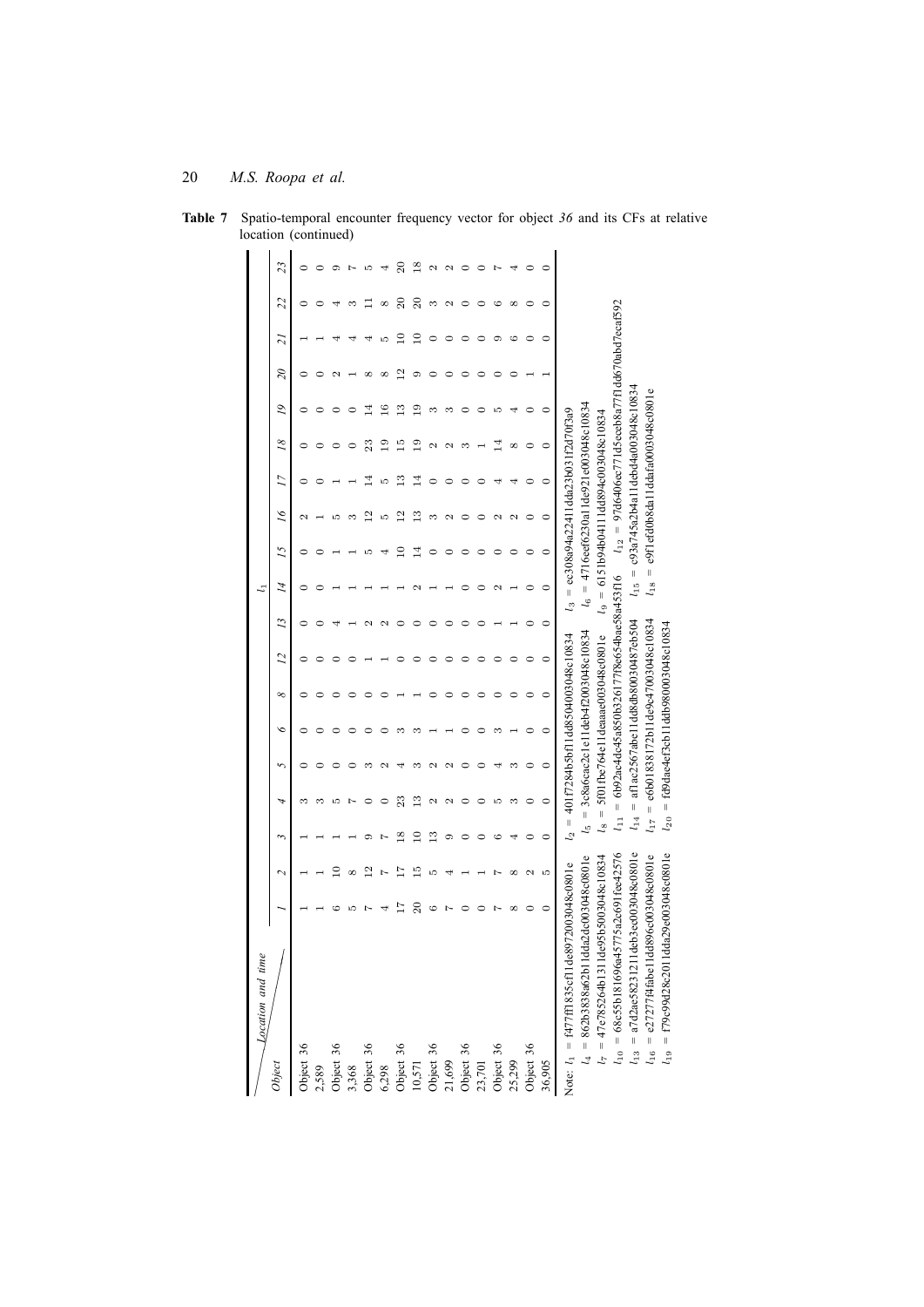1 *Absolute location:* with reference to the absolute location, Table 5 depicts the spatio-temporal encounter frequency vector for the *object A* and its *CFs*. Where *n* represents the total number of *CFs* for object *A*, *t* indicates the time interval of a day, here *t* is *24* (where time zone 0:00–1:00 is denoted as 1, 1:00–2:00 as 2, and so on) and *l* is the total locations checked in by the *object A* and its candidates. Where  $C_{lt}^{ai}$  represents the encounter frequency of the object  $A$  and its friend  $o_i \in CF$  at location *l* during  $t^{\text{th}}$  time interval respectively.

*Example 2:* The spatio-temporal encounter frequency vector of *CFs* that are encountered with the target *object 36* with reference to absolute location is shown in Table 6. There are only five *CFs* that are encountered with the *object 36* at absolute location i.e., 2,365, 2,436, 2,224, 229 and 1,890. An *object A* and its *CFs* are encountered with only a limited number at the absolute location, which makes the encounter frequency vector sparse. Therefore, we consider a relative location to check the objects encountered in the proximity.

2 *Relative location:* the spatio-temporal encounter frequency vector for the *object A* and its *CFs* are captured with reference to relative location in the range of *r* km radius.

*Example 3:* The spatio-temporal encounter frequency vector of *CFs* that are encountered with the target *object 36* with reference to location *L1* in the range of *0.3 km* radius is shown in Table 7. All the sixteen CFs are encountered with *object 36* at the relative location.

Encounter frequency between *object A* and its friend  $o_i \in CFs$  is the number of times A and  $o_i$  are associated with one another. More the number of times objects encounter one another, more similar their interests are. A similarity measure is a function which computes the degree of similarity and represents the similarity between two objects. To accurately measure the relevance between the objects and to rank the *CFs*, we use friendship similarity metric. Formula (7) is used to measure the similarity between the *object A* and its friend  $o_i \in CFs$ . The traditional similarity techniques such as Cosine similarity or Euclidean distance are inappropriate since they do not consider the spatiotemporal information. We use the concept of entropy (Cranshaw et al., 2010) in the spatial and temporal dimensions to compute the similarity between *object A* and its CF  $o_i \in CF$ . The friendship similarity between the *object A* and its CF  $o_i \in CF$  is defined as follows:

$$
Sim(A, o_i) = \sum_{l, t, C_{lt}^{i} \neq 0} \frac{C_{lt}^{i}}{f_{lt}^{ao_i}} log \frac{f_{lt}^{ao_i}}{C_{lt}^{i}}
$$
(8)

where  $C_{lt}^{i}$  is the encounter frequency of the friend  $o_i \in CFs$  and  $f_{ao_i} = C_{lt}^{a} + C_{lt}^{i}$  is the total encounter frequency of both *object A* and  $o_i \in CFs$  at location *l* and at time *t*.

The higher the friendship similarity score, the more similar the CFs are, so the friendship similarity is computed between the *object A* and all its *CFs* and are ranked in the decreasing order. Hence the CF with the highest similarity score is ranked in the first position and so on.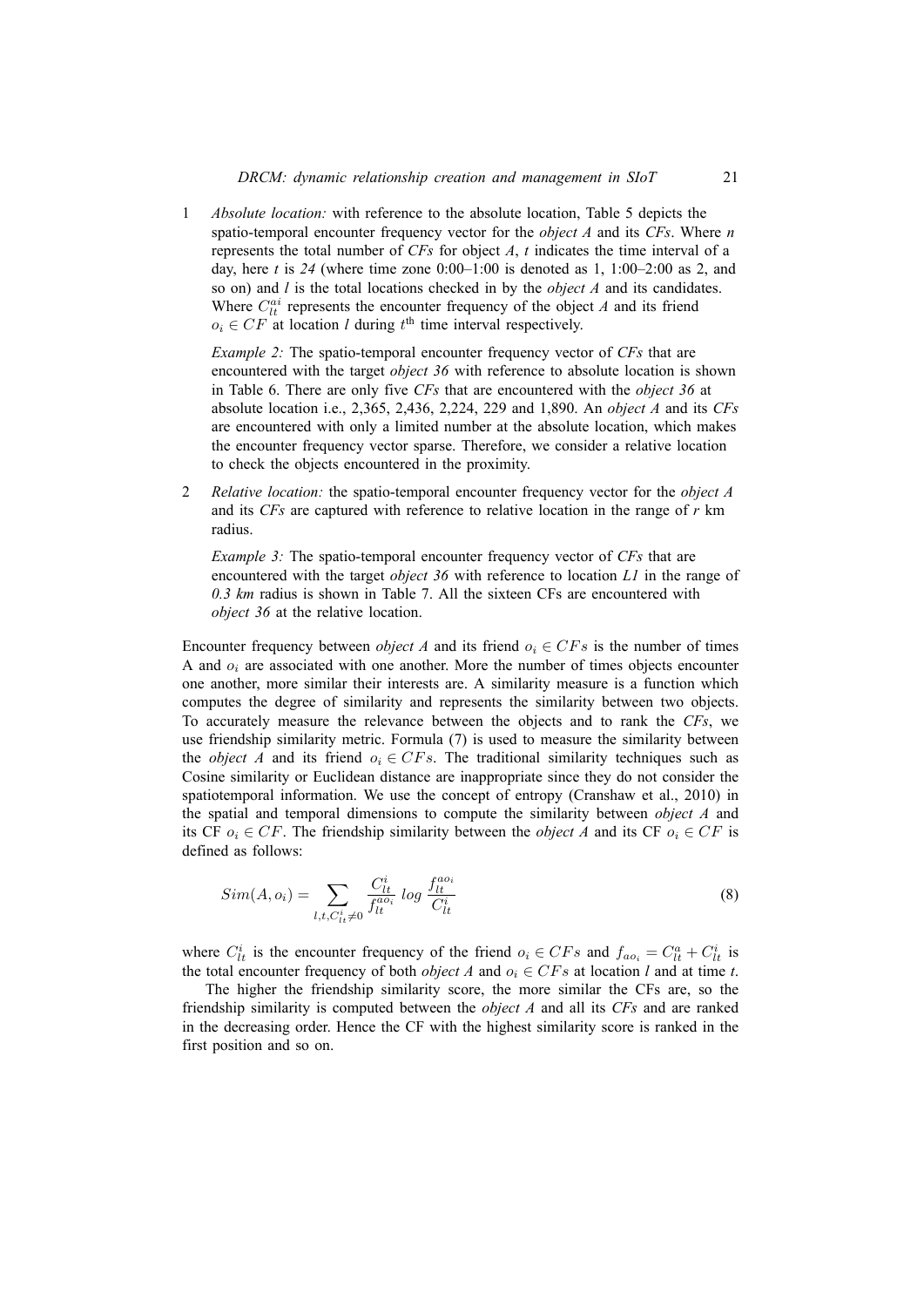**Table 8** Objects and their CFs

| Object         | Location    | Candidate friends (CFs)                                                                                                                                                                                                          | CFs at absolute location with friendship<br>similarity score                  | CFs at relative location with friendship<br>similarity score                                                                                                                                                                                                                                                                                                                                                                               |
|----------------|-------------|----------------------------------------------------------------------------------------------------------------------------------------------------------------------------------------------------------------------------------|-------------------------------------------------------------------------------|--------------------------------------------------------------------------------------------------------------------------------------------------------------------------------------------------------------------------------------------------------------------------------------------------------------------------------------------------------------------------------------------------------------------------------------------|
| 0              | $L_1$       | 2, 235, 1,067, 8,265, 9,724, 12,385, 17,155,<br>23,337, 28,547                                                                                                                                                                   | 2(3.18)                                                                       | 2 (4.73), 1,067 (3.99), 235 (1.72), 8,265 (0.74),<br>23,337 (0.75), 17,155 (0.62), 9,724 (0.46),<br>28,547 (0.15)                                                                                                                                                                                                                                                                                                                          |
| $\overline{0}$ | $L_2$       | 958, 965, 1,016, 1,067, 1,896, 2,841,<br>,518, 8,112, 10,155, 13,201, 13,205,<br>13,230, 26,220<br>246,                                                                                                                          | 1,016 (0.84), 958 (0.30)                                                      | $(1.00)$ , 13,230 $(0.91)$ , 13,201 $(0.54)$ , 958 $(0.45)$ ,<br>246 (4.37), 10,155 (3.79), 7,518 (3.71), 8,112<br>$(2.14)$ , 13,205 $(2.00)$ , 1,016 $(1.59)$ , 2,841<br>965 (0.39), 1,896 (0.15), 26,220 (0.15)                                                                                                                                                                                                                          |
| 639            | $L_3$       | 1, 2,069, 3,656, 5,638, 21,535, 22,911,<br>30,885, 31,653, 36,658, 48,370, 54,267,<br>54,269<br>2,001                                                                                                                            | 54,267 (0.48), 2,001 (0.39), 30,885 (0.23),<br>$31,653$ (0.23), 22,911 (0.15) | 2,069 (4.77), 3,656 (3.18), 2,001 (2.20), 21,535<br>$(0.54)$ , 54,267 $(0.30)$ , 30,885 $(0.23)$ , 31,653<br>$(1.31)$ , 36,658 $(1.31)$ , 5,638 $(1.15)$ , 54,269<br>$(0.23)$ , 22,911 $(0.15)$ , 48,370 $(0.15)$                                                                                                                                                                                                                          |
| 2,001          | $L_4$       | $\begin{array}{c} 236,~959,~961,~1,921,~2,165,~2,215,~2,227,\\ 3,053,~3,081,~3,084,~3,767,~6,186,~6,776,\\ 7,467,~7,579,~9,566,~10,238,~11,611,~14,276,\\ 15,080,~20,531,~22,911,~23,148,~28,518, \end{array}$<br>29,731, 54,481 | 22,911 (2.14), 54,481 (1.36), 2,215 (0.45),<br>9,566 (0.16), 961 (0.15)       | $1,921$ (9.18), 28,518 (9.02), 6,186 (6.14), 7,467<br>$(4.30)$ , 961 $(3.54)$ , 2,227 $(3.29)$ , 22,911 $(3.17)$ ,<br>54,481 (2.88), 959 (1.84), 3,053 (1.28), 29,731<br>11,611 (12.66), 15,080 (11.14), 2,165 (9.51),<br>$10,238$ (16.48), 3,767 (14.89), 7,579 (14.06),<br>6,776 (18.65), 2,215 (18.38), 9,566 (17.43),<br>$(0.85)$ , 23,148 $(0.61)$ , 14,276 $(0.46)$ , 20,531<br>3,081 (25.57), 3,084 (24.19), 236 (21.98),<br>(0.23) |
| 25318          | $L_{\rm 5}$ | 644, 652, 1,290, 1,897, 2,165, 2,841,<br>6, 5, 207, 6, 260, 7, 546, 8, 581, 11, 926,<br>15,618, 17,046, 17,155, 19,870, 22,892,<br>24,409, 25,976, 27,783, 29,574<br>537, 2,91                                                   | 644 (4.29), 652 (4.51), 1897 (0.16), 2,165<br>(0.16)                          | $(0.98)$ , 27,783 $(0.98)$ , 537 $(0.95)$ , 6,260 $(0.79)$ ,<br>644 (11.94), 2,841 (11.44), 25,976 (6.78), 652<br>$(1.72), 22,892$ $(1.44), 11,926$ $(1.11), 8,581$<br>$(5.08)$ , 2,916 $(2.97)$ , 17,155 $(2.89)$ , 5,207<br>$(2.24), 2.165 (2.01), 1.290 (1.87), 17,046$<br>29,574 (0.58), 1,897 (0.32), 7,546 (0.27),<br>$15,618$ $(0.16), 19,870$ $(0.16)$                                                                             |
|                |             | Note: $L_1 = 6822d481027f889e2b42043d311757$ $L_2 = f881d0e79a05a88549482b33a5603e8d$ $L_3 = \text{e}b14b798a22411ddbf103b9d66732c0a$                                                                                            |                                                                               |                                                                                                                                                                                                                                                                                                                                                                                                                                            |

 $L_1 = 6822$ d481027f889e2b42050d5d311757 *L*2 = f881d0e79a05a88549482b33a5503e8d  $L_3 =$  eb14b798a22411ddbf103b9d66732c0a

 $L_4$  = ece89cd8a22411ddaeb2eba49676acee  $L_5$  = ede07eeea22411dda0ef53e233ec57ca  $L_5$  = ede07eeea22411dda0ef53e233ec57ca  $L_4$  = ece89cd8a22411ddaeb2eba49676acee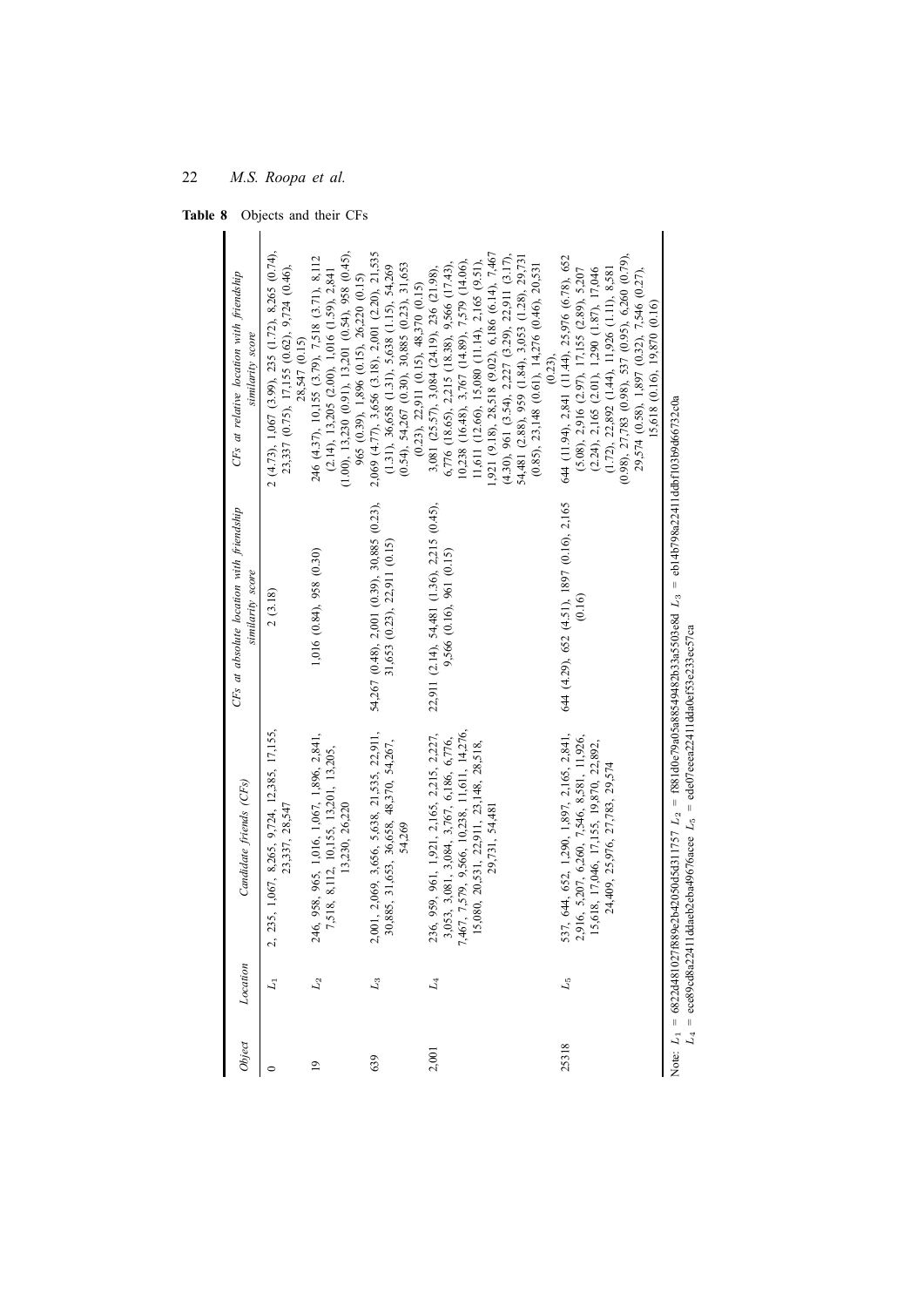*Example 4:* The friendship similarity score between *object 36* and its friends generated in Example 2 at absolute location are: (*object 36, 2,365*) is 0.15, (*object 36, 2,436*) is 0.15, (*object 36, 2,224*) is 0.27, (*object 36, 229*) is 0.46 and (*object 36, 1,890*) is 3.66. As *1,890* has the highest friendship similarity score and hence it is ranked in the first position, while *229* and *2,224* are ranked in the second and third position respectively, *2,365* and *2,436* have the same friendship similarity score which implies that their similarity is same and can be ranked in any order.

*Example 5:* The friendship similarity score between *object 36* and its CFs, i.e., *229, 1,890, 1,921, 2,030, 2,224, 2,365, 2,436, 2,523, 2,589, 3,368, 6,298, 10,571, 21,699, 23,701, 25,299 and 36,905* generated in Example 3 at relative locations are *2.38, 2.51, 2.41, 2.63, 2.11, 1.85, 1.81, 0.42, 0.91, 2.13, 2.46, 2.51, 1.83, 0.30, 2.20, and 0.44* respectively. Table 8 lists the *CFs* at absolute and relation locations along with their friendship similarity score for different objects at a specific instance.

# **6 Performance evaluation**

# *6.1 Evaluation of existing friendship techniques*

In this section, we evaluate the performance of the existing friendship selection techniques.

# *6.1.1 FSS (Nitti et al., 2015)*

It defines five strategies to select the best set of friends. The initial step in all the strategies is, an object can establish a friendly relationship with a maximum number of *N*max objects. New object entry is managed by using one of the following five strategies.

- 1 *Strategy 1:* After reaching the *N*max friends, an object rejects all the newly entered objects.
- 2 *Strategy 2:* When a new friendship request is received, each object arranges its friends in the decreasing order of their degree and procures relationship with the first *N*<sub>max</sub> friends.
- 3 *Strategy 3:* When a new friendship request is received, each object arranges its friends in the increasing order of their degree and procures relationship with the first *N*<sub>max</sub> friends.
- 4 *Strategy 4:* When a new friendship request is received, each object arranges its friends in the decreasing order of their common friends and procures relationship the first *N*<sub>max</sub> friends.
- 5 *Strategy 5:* When a new friendship request is received, each object arranges its friends in the increasing order of their common friends and procures relationship the first *N*max friends.

*Average path length:* Strategy 5, shows the best performance in terms of average path length based on the minimum local clustering that has more information on the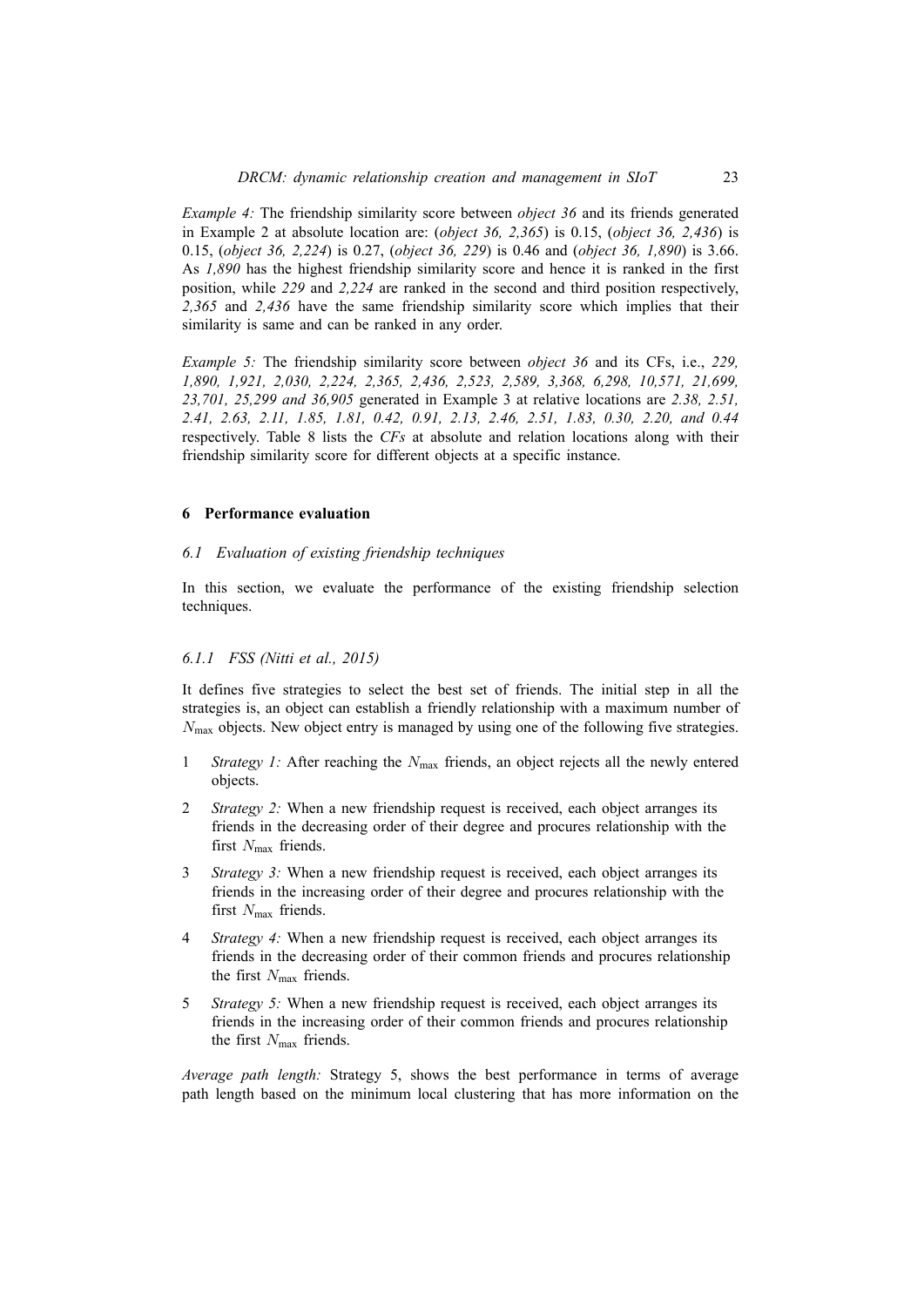neighbouring objects.

*Average degree:* Strategy 3, achieves the highest average degree, where the first *N*max connections have the highest order of degree.

*Local clustering coefficient:* Strategy 4, exhibit the highest value for the average local clustering coefficient since the number of maximum connections is increasing.

# *6.1.2 FSASV (Militano et al., 2016)*

It defines an efficient strategy using game theory approach to select the right friends. In the initial step, an object can establish a friendly relationship with a maximum of *N*max objects.

1 *Strategy:* A new object entry is managed by computing the marginal contributions for every object using a cooperative coalitional game modelling and ranks them in the decreasing order of their shapely value.

# *6.1.3 LSFGA (Mardini et al., 2018)*

It defines the strategy for link selection in the SIoT to find the near-optimal link using Genetic Algorithm.

1 *Strategy:* Link selection of friends is managed by computing the fitness function for every object in the SIoT network and measures the object that has the high number of common friends and friends, *i.e.* maximum clustering coefficient and maximum degree.

# *6.2 Proposed object similarity technique for friendship selection*

To study the impact of applying object similarity technique for dynamic relationship creation and management in the SIoT network, we need information about the objects settings, profile and mobility patterns for a large number of real objects. Though, there are some existing SIoT platforms (Girau et al., 2013) to implement SIoT paradigm, this information is not feasible since no SIoT applications have been deployed in the real world till date. Therefore, we have relied on time and location information of check-ins made by users from Stanford Large Network Dataset Collection, Brightkite (http://snap. stanford.edu/data/) confined to Atlanta and Boston Region with 716k user check-ins. The SIoT network is visualised and analysed using a Gephi (Bastian et al., 2009), Open Graph *Viz* Platform and imported the dataset to NetBeans. Table 9 provides the summary of the dataset statistics prepared from the user check-ins at absolute and relative location of the nodes. Figure 4 shows the generated social network at the relative location. The proposed strategy is applied using the filtering plugin and evaluated the performance measures such as average clustering coefficient, average path length, and average degree of connections.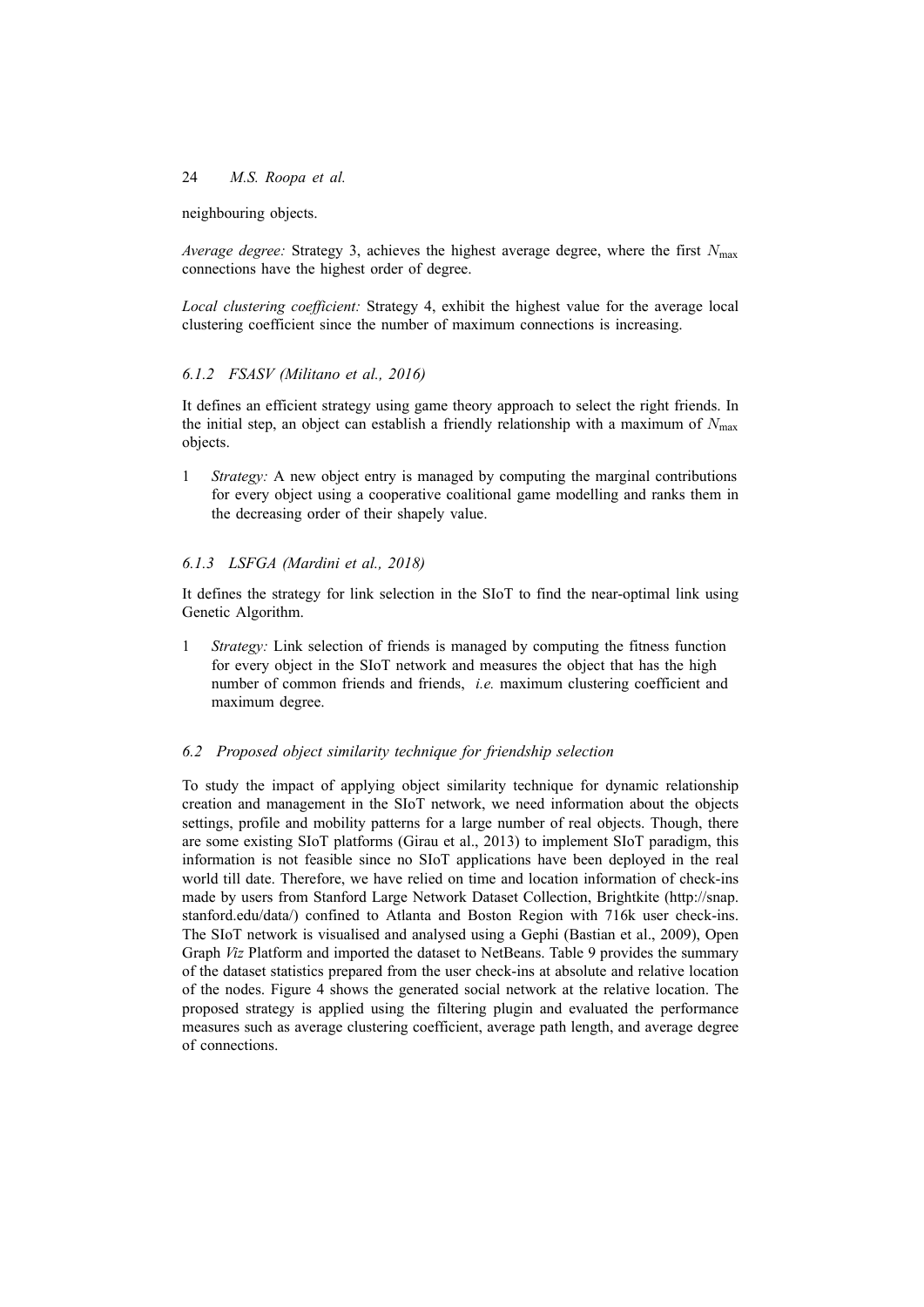| <b>Checkins</b>            | 716,592 |  |
|----------------------------|---------|--|
| Nodes at absolute location | 6,112   |  |
| Edges at absolute location | 56,008  |  |
| Nodes at relative location | 12,236  |  |
| Edges at relative location | 621,800 |  |

**Figure 4** Social network at relative location (see online version for colours)



The proposed friendship selection technique utilises the object similarity property to find the best set friends in the SIoT network at absolute and relative locations. An object can establish a relationship with a maximum of  $N_{\text{max}}$  objects. New object entry is managed by the following strategy:

1 *Strategy:* When an object establishes a friendship relation with a new object, it computes the similarity between each of its friends and sorts them in the decreasing order of the similarity score and accepts the first *N*max friends.

However, as discussed in Subsection 4.4, we are interested in using the external property with respect to network characteristics for object search. First, the nearby CFs are generated for an object based on encounter frequency and duration and then measure the association to choose the most relevant CF. The results of the proposed technique for relative location and the existing friendship techniques FSS (Nitti et al., 2015), FSASV (Militano et al., 2016), LSFGA (Mardini et al., 2018) using 12k nodes and 621k edges,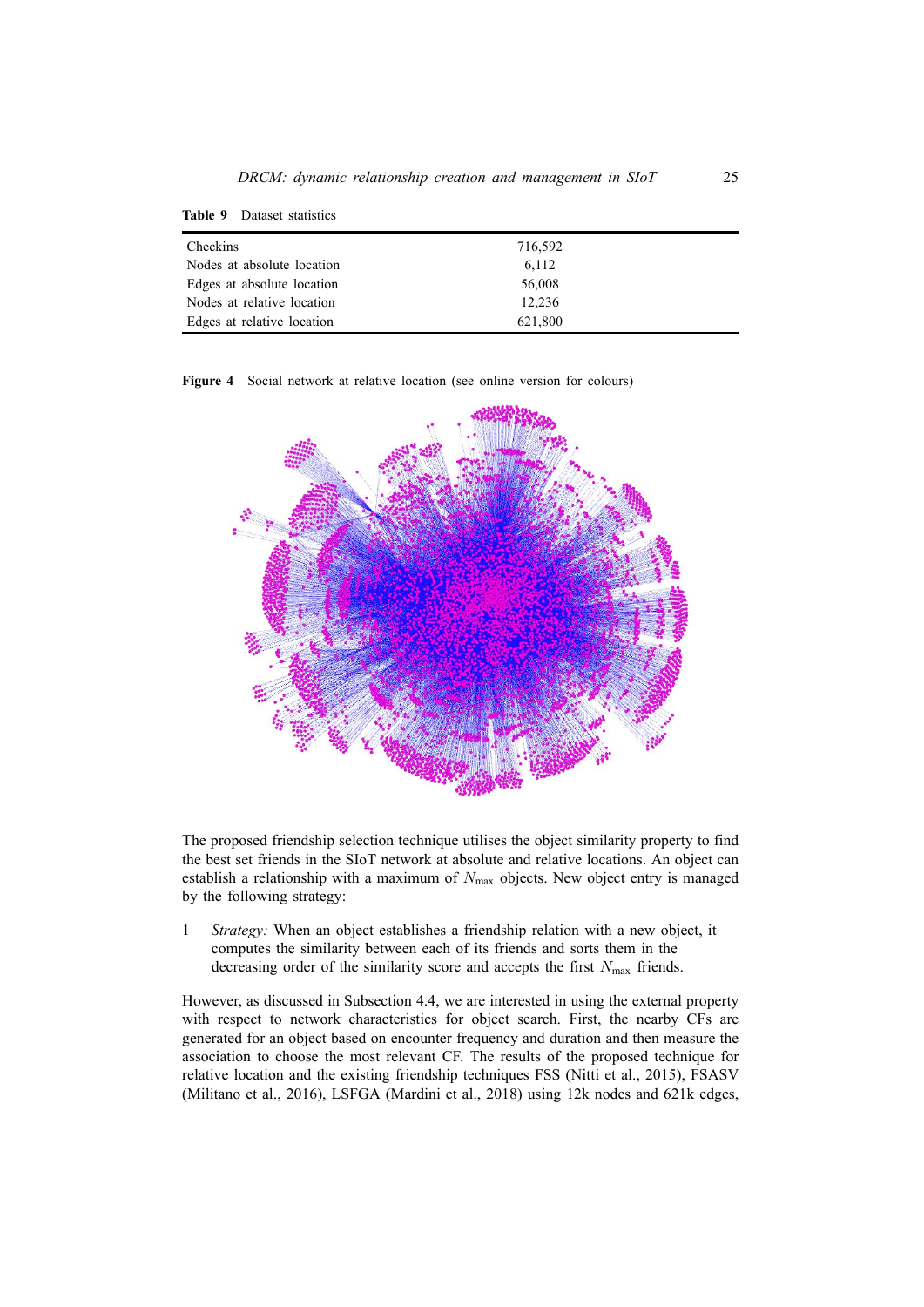connecting each node to a maximum of  $N_{\text{max}} = 50$  friends are shown in Table 10 with reference to average path length, average degree and clustering coefficient.

**Figure 5** Average path length (see online version for colours)



**Figure 6** Average degree of objects (see online version for colours)



Figure 7 Average clustering coefficient (see online version for colours)

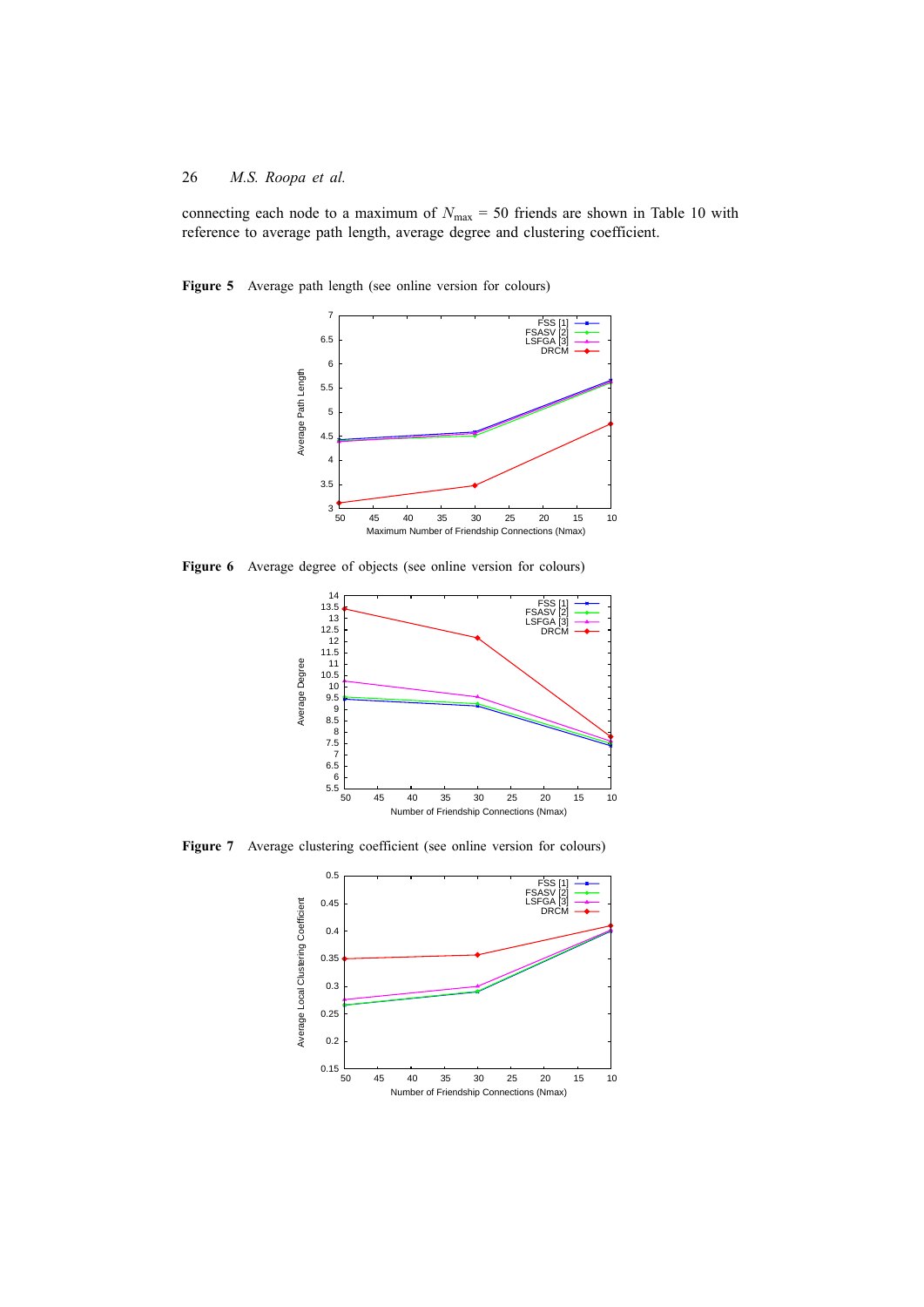|                        | FSS  | <i>FSASV</i><br>(Nitti et al., 2015) (Militano et al., 2016) (Mardini et al., 2018) | <i>LSFGA</i> | <i>DRCM</i> |
|------------------------|------|-------------------------------------------------------------------------------------|--------------|-------------|
| Average path length    | 4.43 | 4.41                                                                                | 4.39         | 3.12        |
| Average degree         | 9.45 | 9.55                                                                                | 10.25        | 13.43       |
| Clustering doefficient | 0.27 | 0.2661                                                                              | 0.276        | 0.35        |

**Table 10** Parameters of FSS (Nitti et al., 2015), FSASV (Militano et al., 2016), LSFGA (Mardini et al., 2018) and DRCM at relative location

- 1 *Average path length:* It is an important indicator that measures the average shortest path between any two objects in the network. The proposed object similarity technique shows better performance compare to the exiting friendship techniques (Nitti et al., 2015; Militano et al., 2016; Mardini et al., 2018) with an improvement of 34.7% approximately, where the average path length decreases rapidly to around 3.5 and gradually decreases to around 3.1 as shown in Figure 5. We observe that for the lower number of friendship connections when  $N_{\text{max}}$  is set to 10 friends, the network has too many clusters resulting with lesser average path length as the number of friendship connections are more i.e., when *N*max is set to 50 friends, the performance is improved since objects with similarity characteristics in the SIoT network is highly associated with creating more number of relationships and thus reduces the number of local clustering.
- 2 *Average degree:* It measures the average number of friendship connections of every object in the network. As compare to FSS (Nitti et al., 2015), FSASV (Militano et al., 2016) and LSFGA (Mardini et al., 2018) techniques, the proposed methods gives better results with an average performance improvement of 34.93, 33.91 and 27.0% respectively as seen in Figure 6. The proposed object similarity technique maximises the average degree of objects in the network since the relationships are established between objects that are encountered in the proximity.
- 3 *Local clustering coefficient:* It is a measure of the degree to which the objects in the network tend to form a cluster together i.e., an object and its neighbour form a clique (Watts and Strogatz, 1998). The average clustering coefficient of the proposed object similarity scheme is higher than that of the existing friendship techniques, as shown in Figure 7. We observe that when  $N_{\text{max}}$  is set to 50, there is high connectivity of the objects, which indicates that there is a smaller number of clusters in the network and thus reduces the average clustering coefficient. At lower values of  $N_{\text{max}}$  there are fewer connections that exist between objects resulting with low average clustering coefficient.

#### **7 Conclusions and future work**

The object uses its *friends* or *friends of friends* relationships to search for the right object that provides the required service in social IoT (SIoT), resulting with large and complicated search space. In this paper, we have discussed the object similarity characteristic to experiment with the relationship management of SIoT network to overcome the limitations of the present state-of-the-art techniques. We first generate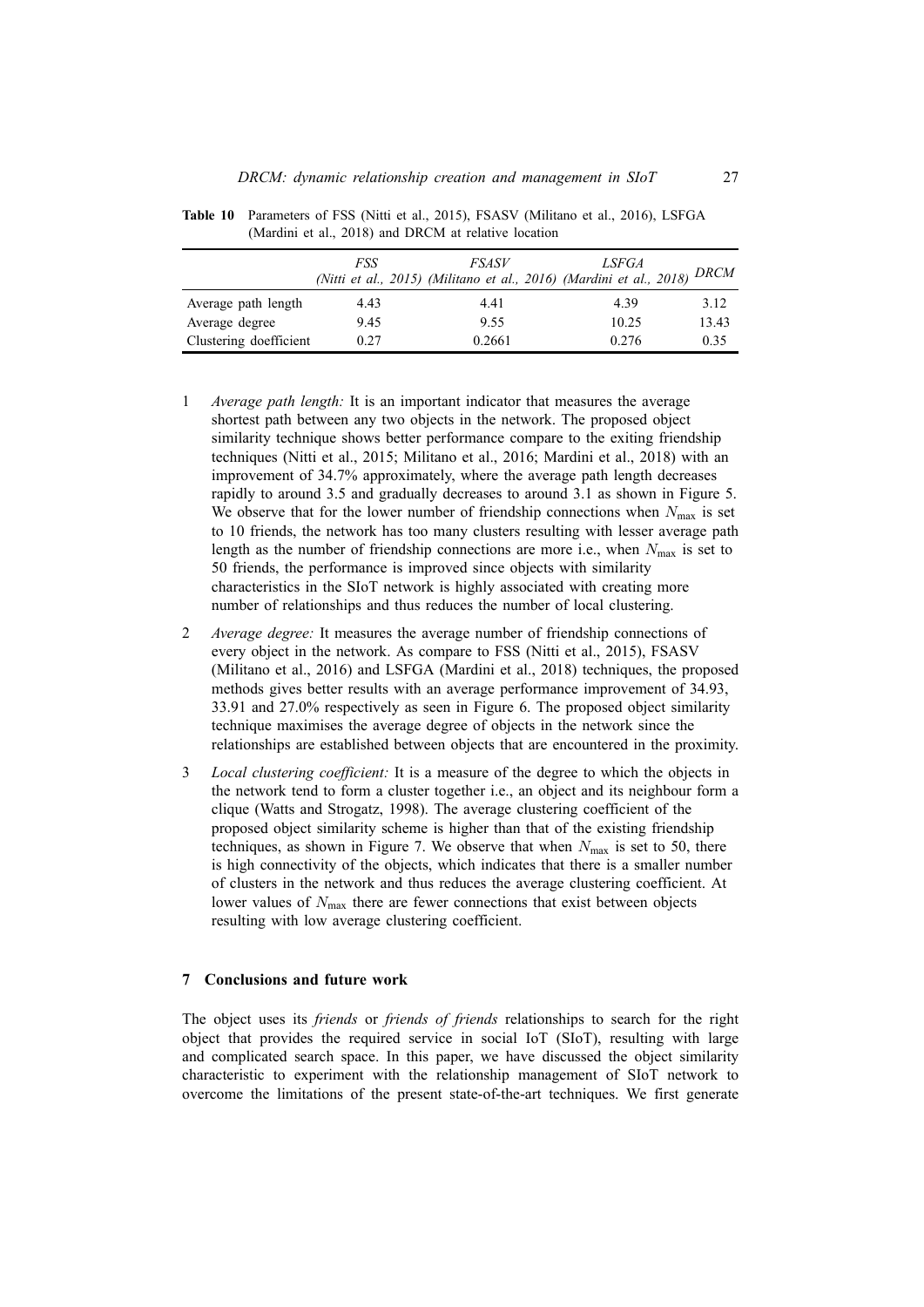the nearby CFs for an object who have similar preferences based on their physical contexts like locations and social interaction such as encounters in the real world. The behaviour friendship similarity between objects according to their encounter frequency and duration of stay with reference to absolute and relative locations are evaluated. Our proposed object similarity technique DRCM, outperforms FSS (Nitti et al., 2015), FSASV (Militano et al., 2016) and LSFGA (Mardini et al., 2018) in terms of average path length, average degree and average clustering coefficient.

As a future enhancement to the object discovery, we will design a socially correlated secured routing technique considering the relay objects trustworthiness. We further propose to examine the performance of the object similarity technique for more realistic and heavily loaded data and investigate the effect of the proposed technique on the connectivity, scalability and navigability issues. We intend to employ machine learning technique that provides systems with the ability to automatically select friends by learning and improving from experience that is supposed to present an effective relationship creation and management strategies.

## **References**

- Amin, F., Abbasi, R., Rehman, A. and Choi, G.S. (2019) 'An advanced algorithm for higher network navigation in social internet of things using small-world networks', *Sensors*, Vol. 19, No. 9, p.2007.
- Atzori, L., Iera, A., Morabito, G. and Nitti, M. (2012) 'The social internet of things (SIoT) when social networks meet the internet of things: concept, architecture and network characterization', *Computer Networks*, Vol. 56, No. 16, pp.3594–3608.
- Bastian, M., Heymann, S., Jacomy, M., et al. (2009) 'Gephi: an open source software for exploring and manipulating networks', *ICWSM*, Vol. 8, pp.361–362.
- Bisgin, H., Agarwal, N. and Xu, X. (2010) 'Investigating homophily in online social networks', *2010 IEEE/WIC/ACM International Conference on Web Intelligence and Intelligent Agent Technology (WI-IAT)*, Vol. 1, pp.533–536.
- CASAS Dataset [online] http://ailab.wsu.edu/casas/datasets/ (accessed June 2017).
- Cho, E., Myers, S.A. and Leskovec, J. (2011) 'Friendship and mobility: user movement in location-based social networks', *Proceedings of the 17th ACM SIGKDD International Conference on Knowledge Discovery and Data Mining*, pp.1082–1090.
- Cranshaw, J., Toch, E., Hong, J., Kittur, A. and Sadeh, N. (2010) 'Bridging the gap between physical location and online social networks', *Proceedings of the 12th ACM international conference on Ubiquitous computing*, pp.119–128, ACM.
- Girau, R., Nitti, M. and Atzori, L. (2013) 'Implementation of an experimental platform for the social internet of things', *Proceedings of Seventh International Conference on Innovative Mobile and Internet Services in Ubiquitous Computing (IMIS)*, pp.500–505.
- Hagberg, A., Swart, P. and S Chult, D. (2008) *Exploring Network Structure, Dynamics, and Function Using Network X*, Technical report, Los Alamos National Lab.(LANL), Los Alamos, NM (USA).
- Jung, J., Chun, S., Jin, X. and Lee, K.H. (2018) 'Enabling smart objects discovery via constructing hypergraphs of heterogeneous IoT interactions', *Journal of Information Science*, Vol. 44, No. 1, pp.110–124.
- Kang, D.-H., Choi, H.-S. and Rhee, W.-S. (2016) 'Social correlation group generation mechanism in social IoT environment', *Proceedings of Eighth International Conference on Ubiquitous and Future Networks (ICUFN)*, pp.514–519.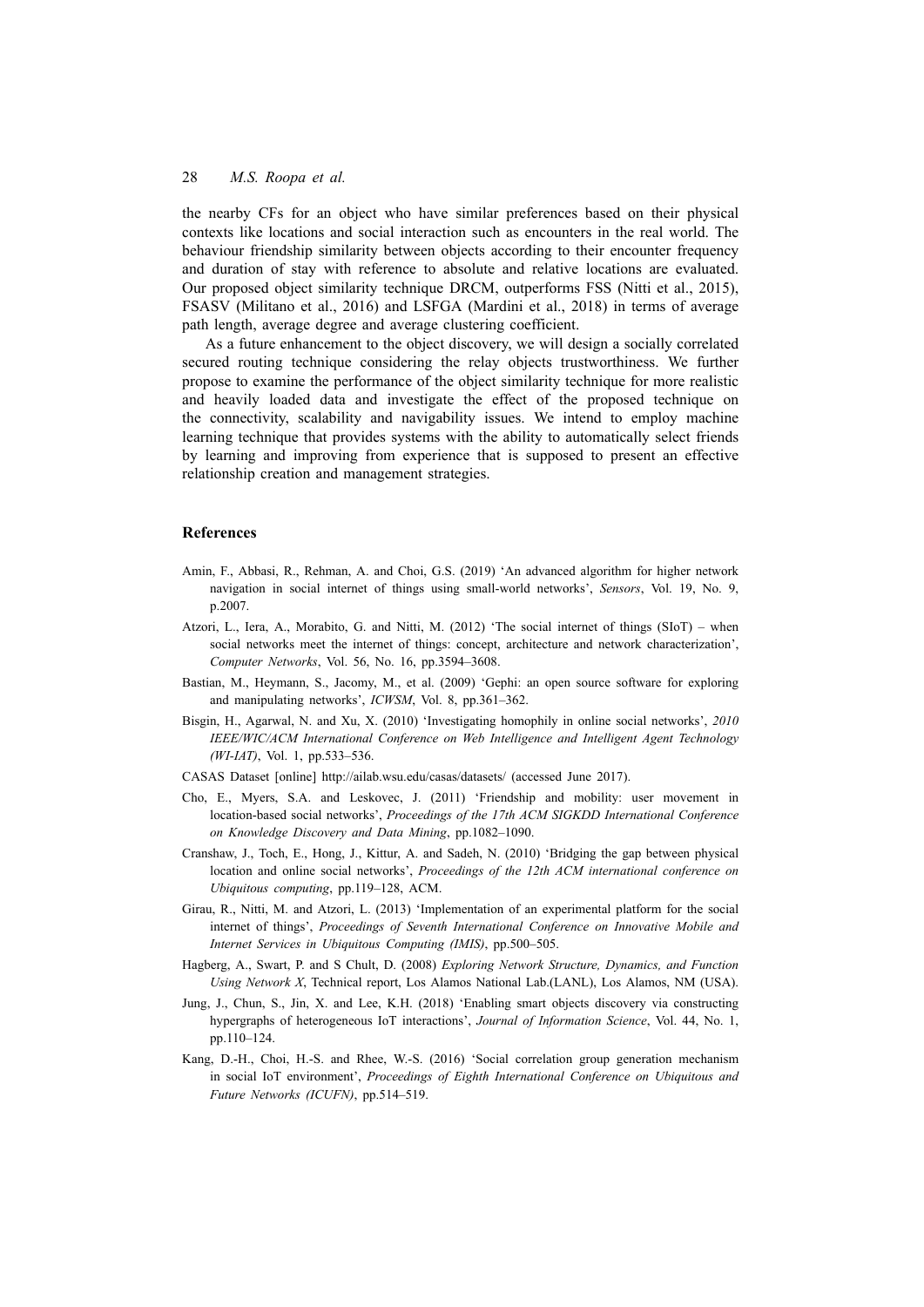- Khamayseh, Y., Mardini, W., Atwood, J.W. and Aldwairi, M. (2019) 'Dynamic framework to mining internet of things for multimedia services', *Expert Systems*, p.e12404.
- Leskovec, J. and Krevl, A. (2014) *SNAP Datasets: Stanford Large Network Dataset Collection* [online] http://snap.stanford.edu/data.
- Li, Z., Chen, R., Liu, L. and Min, G. (2016) 'Dynamic resource discovery based on preference and movement pattern similarity for large-scale social internet of things', *IEEE Internet of Things Journal*, Vol. 3, No. 4, pp.581–589.
- Mardini, W., Khamayseh, Y., Yassein, M.B. and Khatatbeh, M.H. (2018) 'Mining internet of things for intelligent objects using genetic algorithm', *Computers & Electrical Engineering*, Vol. 66, No. 1, pp.423–434.
- Militano, L., Atzori, L., Nitti, M. and Iera, A. (2016) 'Enhancing the navigability in a social network of smart objects: a Shapley-value based approach', *Computer Networks*, Vol. 103, No. 1, pp.1–14.
- Militano, L., Nitti, M., Atzori, L. and Iera, A. (2015) 'Using a distributed shapley-value based approach to ensure navigability in a social network of smart objects', *Proceedings of IEEE International Conference on Communications (ICC)*, pp.692–697.
- Nitti, M., Atzori, L. and Cvijikj, I.P. (2014) 'Network navigability in the social internet of things', *IEEE World Forum on Internet of Things (WF-IoT)*, pp.405–410.
- Nitti, M., Atzori, L. and Cvijikj, I.P. (2015) 'Friendship selection in the social internet of things: challenges and possible strategies', *IEEE Internet of Things Journal*, Vol. 2, No. 3, pp.240–247.
- Nitti, M., Pilloni, V. and Giusto, D.D. (2016) 'Searching the social internet of things by exploiting object similarity', *Proceedings of 3rd World Forum on Internet of Things (WF-IoT)*, pp.371–376.
- Ostermaier, B., Romer, K., Mattern, F., Fahrmair, M. and Kellerer, W. (2010) 'A real-time search engine for the web of things', *Proceedings of Internet of Things (IoT)*, Tokyo, pp.1–8.
- Pham, H., Hu, L. and Shahabi, C. (2011) 'Towards integrating real-world spatiotemporal data with social networks', *Proceedings of the 19th ACM SIGSPATIAL International Conference on Advances in Geographic Information Systems*, pp.453–457, ACM.
- Robusto, C.C. (1957) 'The cosine-haversine formula', *The American Mathematical Monthly*, Vol. 64, No. 1, pp.38–40.
- Roopa, M.S., Pattar, S., Buyya, R., Venugopal, K.R., Iyengar, S.S. and Patnaik, L.M. (2019) 'Social internet of things (SIoT): foundations, thrust areas, systematic review and future directions', *Computer Communications*, Vol. 139, No. 1, pp.32–57.
- Roopa, M.S., Siddiq, A., Buyya, R., Venugopal, K.R., Iyengar, S.S. and Patnaik, L.M. (2020) 'Dynamic management of traffic signals through social IoT', *Procedia Computer Science*, Vol. 171, No. 1, pp.1908–1916.
- Roopa, M.S., Valla, D., Buyya, R., Venugopal, K.R., Iyengar, S.S. and Patnaik, L.M. (2018) 'SSSSS: search for social similar smart objects in SIoT', *2018 Fourteenth International Conference on Information Processing (ICINPRO)*, pp.1–6, IEEE.
- Shen, H., Liu, J., Chen, K., Liu, J. and Moyer, S. (2015) 'SCPS: a social-aware distributed cyber-physical human-centric search engine', *IEEE Transactions on Computers*, Vol. 64, No. 2, pp.518–532.
- Stanford Large Network Dataset Collection [online] http://snap.stanford.edu/data/ (accessed December 2017).
- Watts, D.J. and Strogatz, S.H. (1998) 'Collective dynamics of small-world networks', *Nature*, Vol. 393, No. 6684, p.440.
- Xia, H., Hu, C-Q., Xiao, F., Cheng, X-G. and Pan, Z-K. (2019) 'An efficient social-like semantic-aware service discovery mechanism for large-scale internet of things', *Computer Networks*, Vol. 152, No. 1, pp.210–220.
- Yap, K.-K., Srinivasan, V. and Motani, M. (2005) 'MAX: human-centric search of the physical world', *Proceedings of the 3rd International Conference on Embedded Networked Sensor Systems*, pp.166–179.